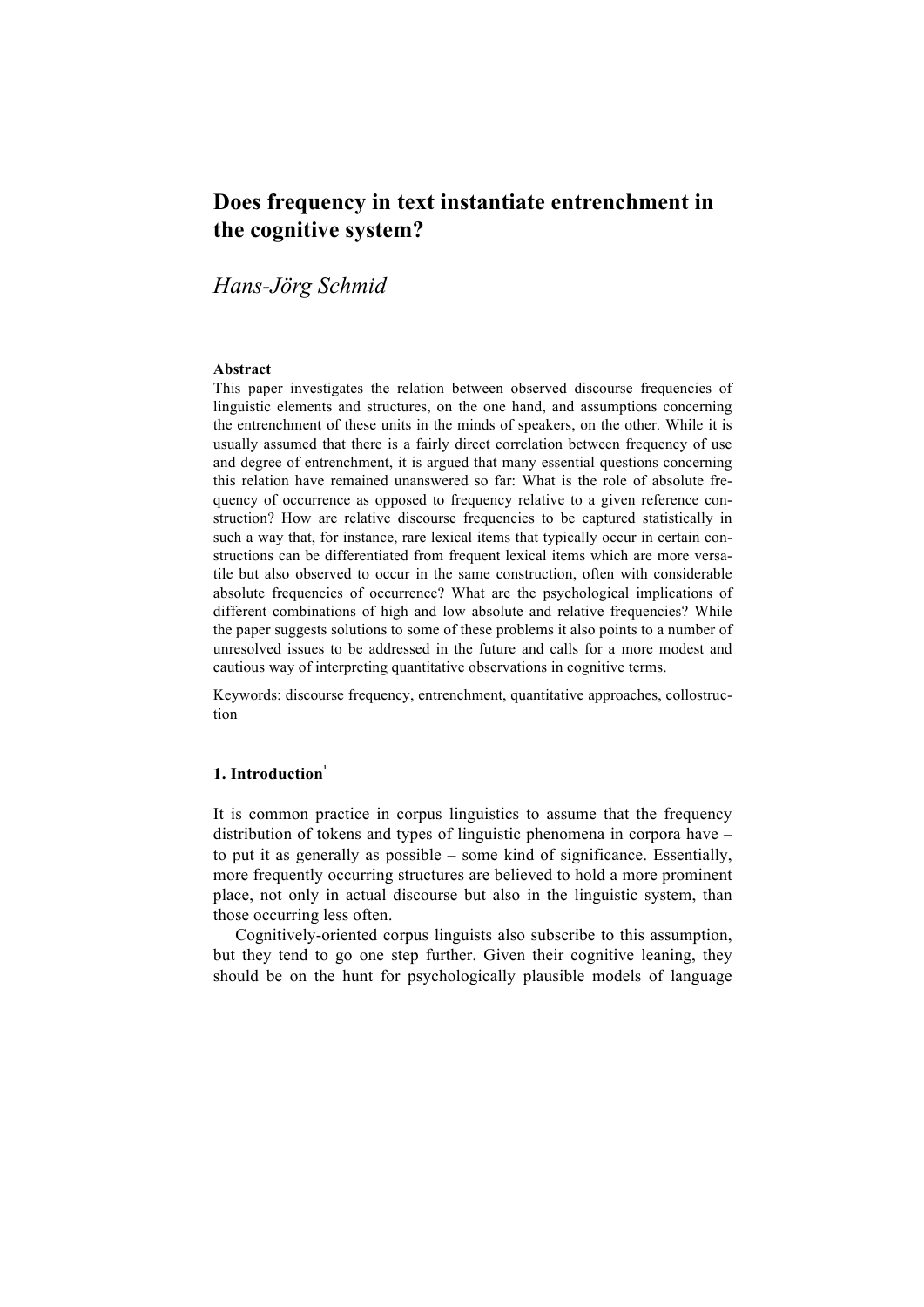based on quantitative observations of corpus data. More specifically, they try to correlate the frequency of occurrence of linguistic phenomena (as observed in corpora) with their salience or entrenchment in the cognitive system. A corollary of this assumption is that patterns of frequency distributions of lexico-grammatical variants of linguistic units correspond to variable degrees of entrenchment of cognitive processes or representations associated with them.

Among early investigations pursuing this line of corpus-based cognitive-linguistic reasoning are Rudzka-Ostyn's (1989) study of the polysemy of the English verb *ask*, Dirven's (1991) paper on agree and my own work on *start* vs. *begin* and the polysemy of the noun *idea* (Schmid 1993).<sup>2</sup> During this early period of quantitative Cognitive Semantics, frequency patterns tended to be interpreted in terms of typicality of meaning, with the most frequent usage-patterns being taken to reflect (proto-)typical senses of lexemes.<sup>3</sup> Schematic meanings were also taken into account in these studies, but it seemed less clear how they are related to frequency distributions (cf. Schmid 1993: 218). The work by Rudzka-Ostyn, Dirven and myself was very much inspired by ideas on the network nature of (lexicalized) conceptual categories developed in a non-quantitative framework by Brugman (1981), Lindner (1982), Geeraerts (1983), Herskovits (1986), Lakoff (1987), Schulze (1988) and others in the course of the 1980s.

Tracing back the historical roots of corpus-driven quantitative Cognitive Semantics is not an end in itself or just an homage to the scholars who have built the foundation that made the current work in the field possible. It is important because it reminds us of the ultimate aim of cognitive linguists to come up with linguistic models that actually claim to reflect (what we believe to know about) the way our minds work. In my perception, this aim is in danger of falling into oblivion. Trapped in a numerical maze by the irresistible lure of masses of data, smart corpus queries, long periods of number-crunching and skilful applications of advanced statistical methods, present-day corpus-driven Cognitive Semantics runs the risk of losing sight of the bigger picture hidden in language, and of the cognitive aspects of meaning it purports to unravel, if only by the name by which it presents itself to the wider linguistic community.

In view of this danger, this paper backtracks a number of steps in the development of corpus-driven Cognitive Semantics. It will question one of the main assumptions underlying, more or less tacitly or explicitly, much of the current work in the field. More specifically, the paper brings under scrutiny the hypothesis that frequency in text more or less directly instanti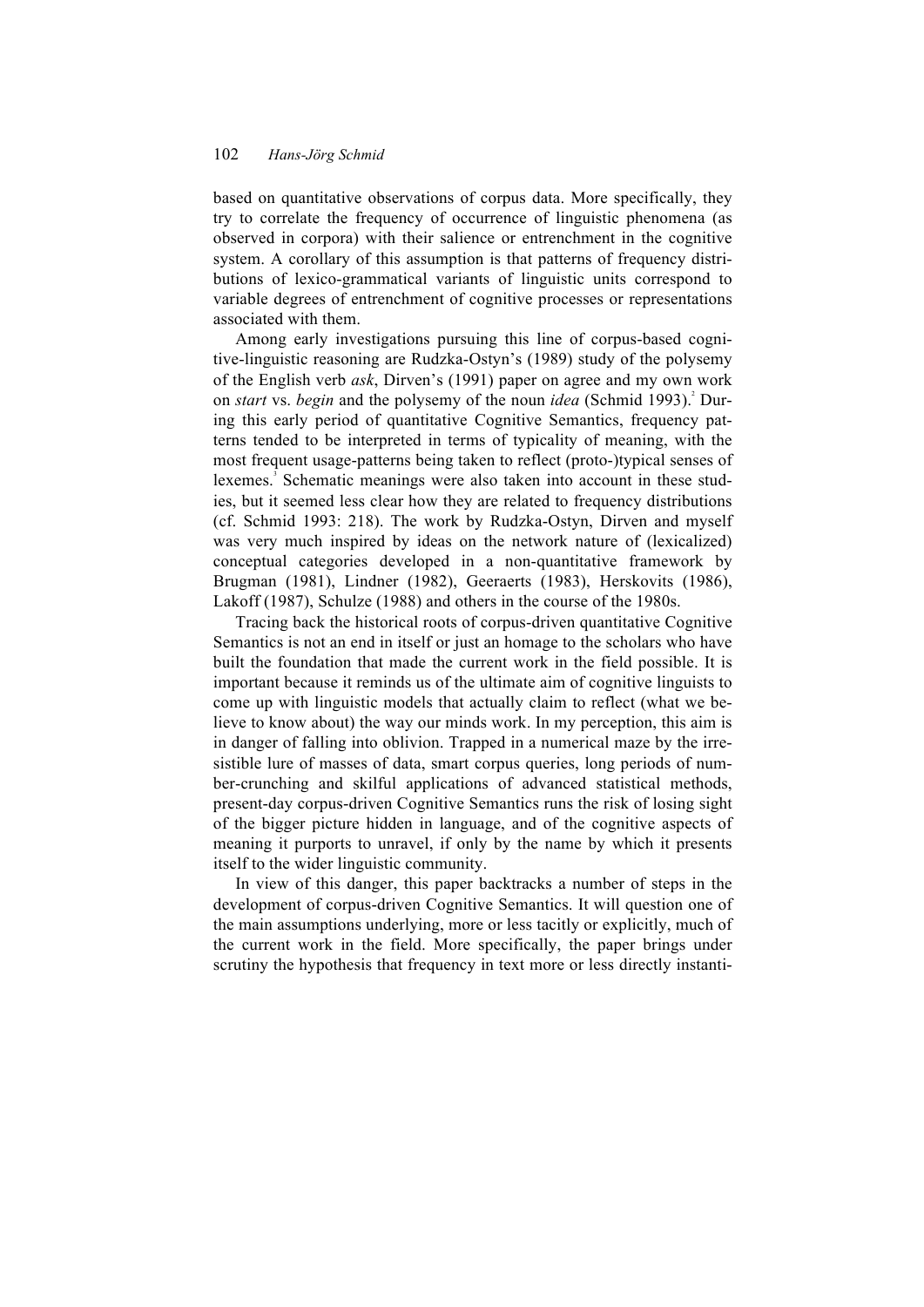ates salience or entrenchment in the cognitive system, a claim most forcefully proposed in the form of my own From-corpus-to-cognition-principle (Schmid 2000: 39) as an extension to Halliday's dictum that "frequency in text instantiate[s] probability in the [linguistic] system" (Halliday 1993: 3). To make this quite clear, the aim of this contribution is not to question the importance and significance of quantitative approaches in Cognitive Linguistics as such, far from it, but rather to point out a number of potential pitfalls and shortcomings that will have to be addressed in the future.

# **2. The methodology of quantitative Cognitive Semantics: An idealized outline**

To locate the issues addressed in this paper in the methodological landscape of quantitative Cognitive Semantics, it is important to spell out the methodological steps typically gone through in studies set in this framework. It should be borne in mind that this is a generalized and idealized version of the state of the art, which may not have been applied this way in any concrete study but still represents the blueprint of a recipe underlying many. The sequence of steps is summarized in Table 1 (cf. also Tummers, Heylen and Geeraerts 2005: 238-245):

*Table 1*. Idealized version of the methodology of quantitative Cognitive Semantics

- 1. **Choice of object of study**: Find and define an interesting linguistic phenomenon.
- 2. **Choice of corpus**: Find either a huge or a tailor-made specialpurpose corpus – ideally representative of the kind of language you want to study (whatever that means) – that includes a large number of diverse instances of the linguistic phenomenon.
- 3. **Formulate corpus queries**: Operationalize the linguistic problem in such a way that it can be formulated as a corpus query or set of corpus queries.
- 4. **Retrieve and clean up material**: Use the query to retrieve all instances of the phenomenon from the corpus and get rid of clear unwanted hits.
- 5. **Get material under control**: Analyse the distribution and frequencies of variants of the valid instances of the phenomenon retrieved; annotate them accordingly or insert them in a database.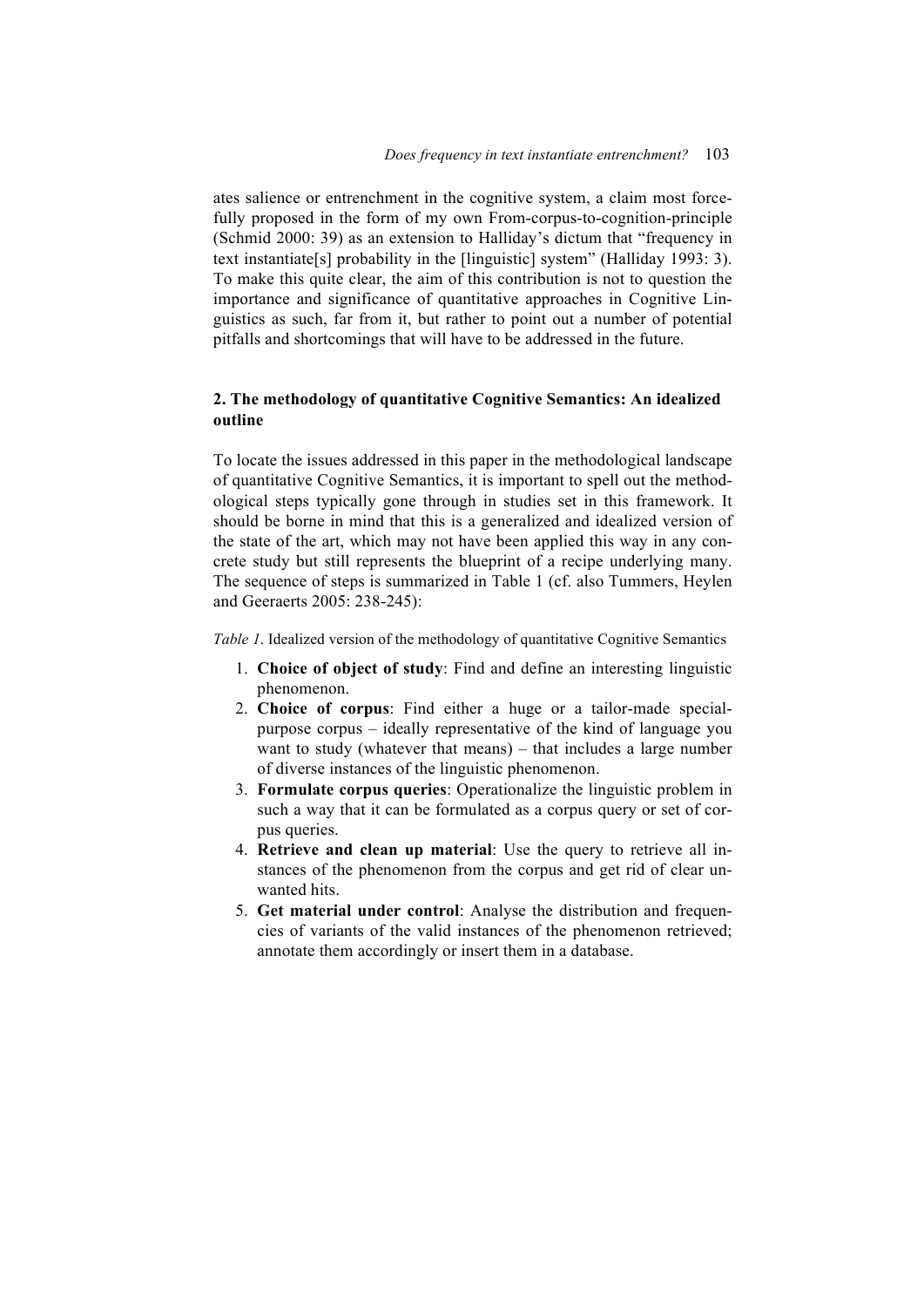- 6. **Analyse material mathematically/statistically:** Capture the frequency distribution mathematically and check for statistical significances.
- 7. **Interpret quantitative findings:** Interpret quantitative findings in terms of semantic and cognitive organization.

While it is well known in corpus-linguistic circles that not a single one of these steps is trivial, this is easily overlooked. Although a lot more could be said about the other steps and the way they influence the outcome of corpus studies, I will focus my attention on steps 6 and 7, since my main concern is the significance of frequencies. Suffice it to recall at this stage that the apparently so objective quantitative approach has a much larger number of subjective decisions and sources of errors built into its methodological apparatus than most practitioners of the art are willing to admit (cf. Tognini-Bonelli 2001: 178, Mukherjee 2005: 71–72).

#### **3. The constructions serving as case studies: Shell-content construction**

The focus of this paper is on methodological issues. Since these should not be discussed in a linguistic vacuum, I will go back to data from my own previous research (cf. Schmid 2000) to illustrate the problems at hand. Four related types of nominal constructions, all consisting of an abstract noun and a complementing *that*-clause or *to*-infinitive, will serve as case studies. The constructions are illustrated in Table 2:

*Table 2*. Variants of the shell-content construction

- a) N + that-clause: *The fact that abstract nouns are difficult to pin down ...*
- b) N + to-infinitive: *The idea to illustrate the patterns investigated ...*
- c) N + BE + that-clause: *The problem is that there is a lot to study.*
- d) N + BE + to-infinitive: *The solution is to focus on a bunch of examples.*

As the table shows, the four types differ with regard to the form of the complement (*that*-clause *vs. to*-infinitive) and the link between N and complement (direct link as nominal postmodifier vs. link by means of the copula *be*). In my previous work I have referred to the nouns in these constructions as *shell nouns*, because they conceptually encapsulate the complex pieces of information expressed in the clauses (referred to as *shell contents*). The whole constructions are seen as variants of a more schematic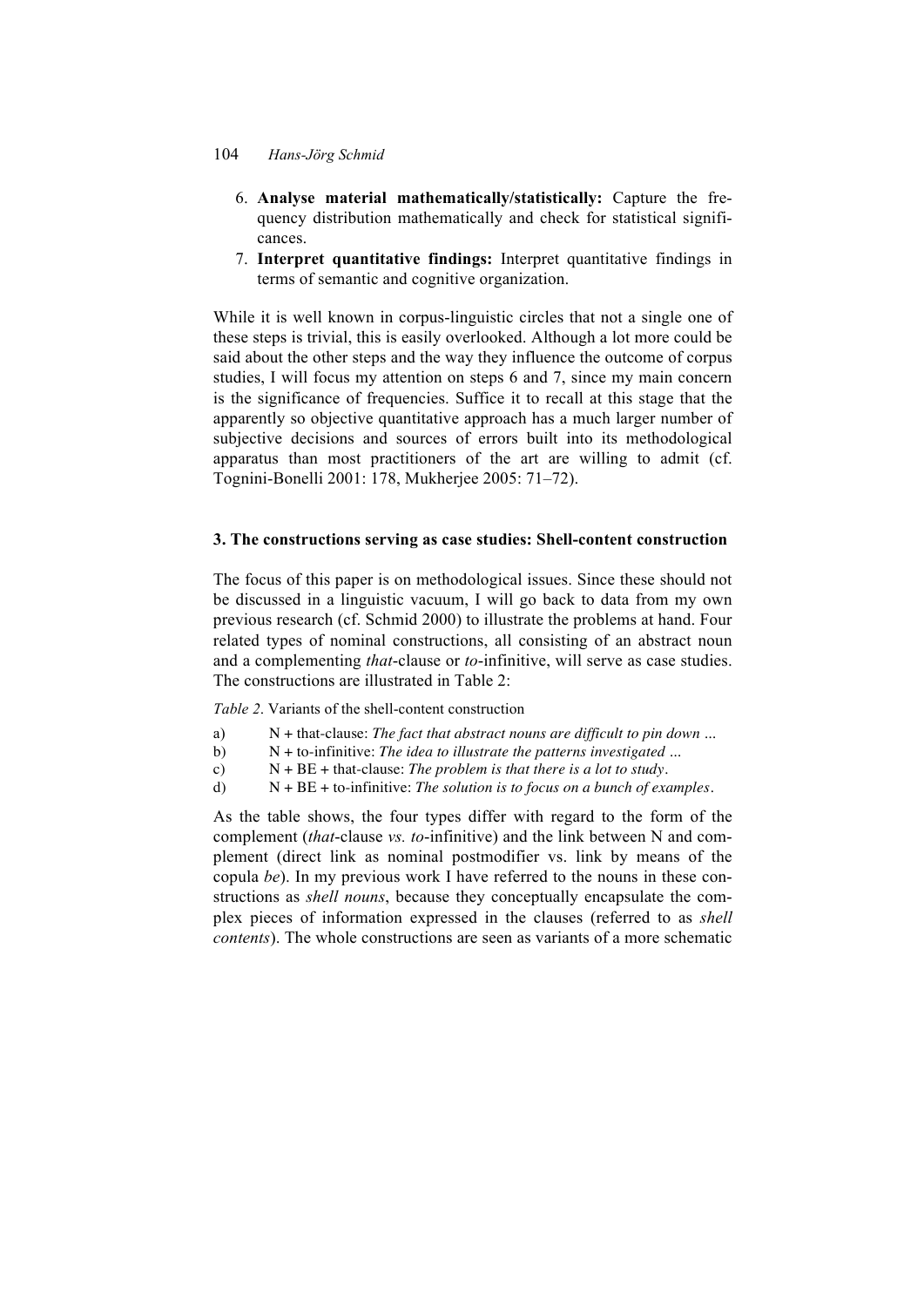*shell-content construction* (Schmid 2007a, Ungerer and Schmid 2006: 248-  $250$ ).<sup>4</sup>

#### **4. Data source and retrieval**

The data re-considered here were originally collected in 1996. The material was taken from the British section of COBUILD's *Bank of English*, amounting at that time to 225 million running words from the following subcorpora: spoken conversation, transcribed BBC recordings, ephemeral texts such as brochures and leaflets, fiction and non-fiction books, magazines (both lifestyle and political, including *The Economist*), broadsheet newspapers (*The Times*, *The Guardian* and *The Independent*), the tabloid *English Today* as well as the science journal *The New Scientist*. It should be borne in mind that with a proportion of about two-thirds of the whole material, texts from media sources make up the bulk of this corpus.

*Table 3*. Corpus queries and numbers of matches (Schmid 2000: 44-45)

| Query statement                                | Number of matching lines<br>in the 225m corpus |  |  |
|------------------------------------------------|------------------------------------------------|--|--|
| Pattern N-cl:                                  |                                                |  |  |
| $NN+that/CS$ ( $NN = noun, CS = conjunction$ ) | 280,217                                        |  |  |
| $NN+to+VB$ (VB = base form of verbs)           | 560,148                                        |  |  |
| Pattern N-be-to                                |                                                |  |  |
| $NN+is+to$                                     | 28,463                                         |  |  |
| $NN+was+to$                                    | 12,728                                         |  |  |
| NN+has+been+to                                 | 962                                            |  |  |
| $NN+will+be+to$                                | 960                                            |  |  |
| $NN+$ would+be+to                              | 1,421                                          |  |  |
| $NN+$ would+have+been+to                       | 133                                            |  |  |
| Pattern N-be-that                              |                                                |  |  |
| $NN+$ is+that                                  | 37,155                                         |  |  |
| NN+was+that                                    | 9,104                                          |  |  |
| $NN+has+been+that$                             | 433                                            |  |  |
| $NN+will+be+that$                              | 178                                            |  |  |
| $NN+$ would+be+that                            | 264                                            |  |  |
| NN+would+have+been+that                        | 19                                             |  |  |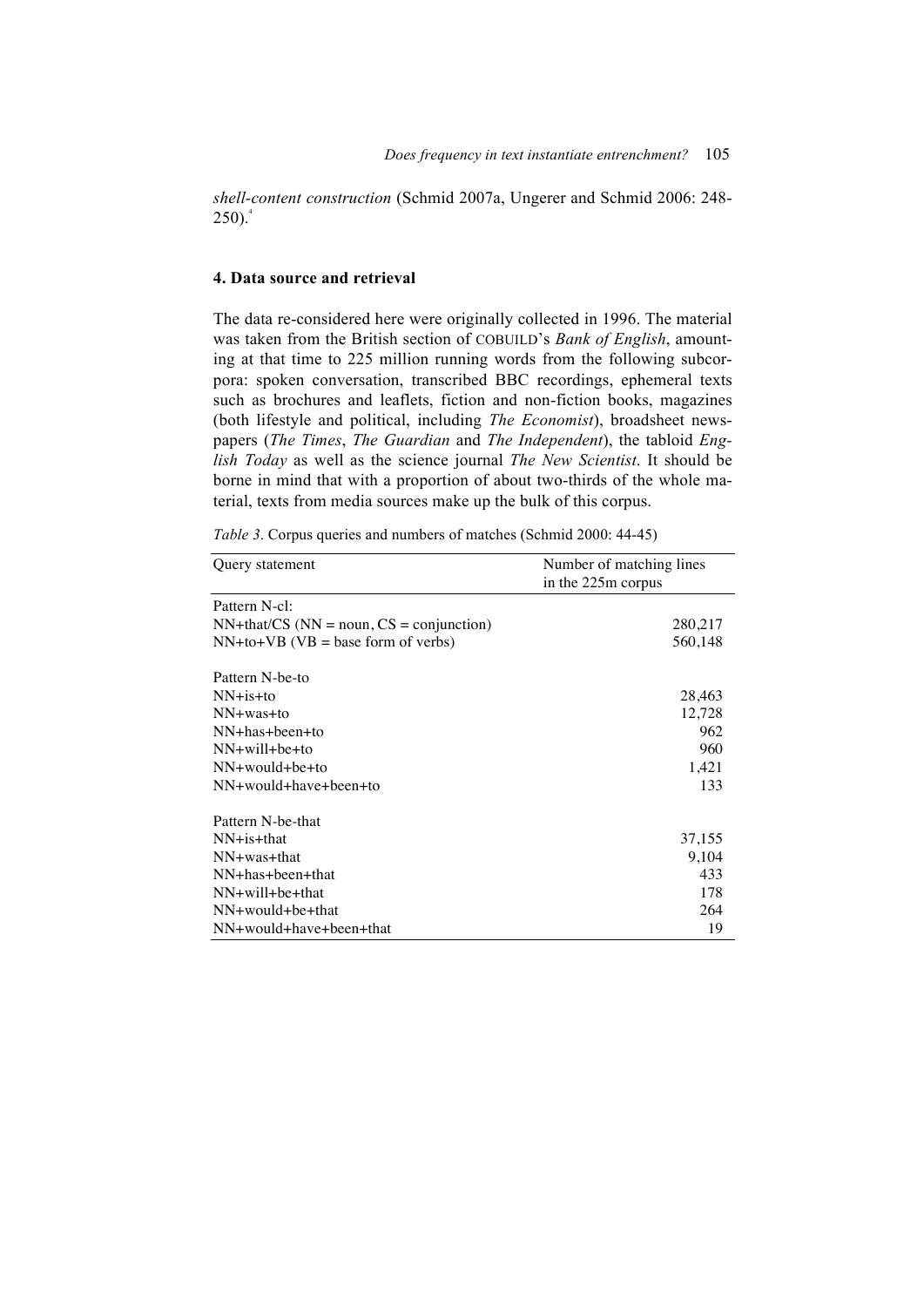In the corpus queries, the nominal slots were defined by a part-of-speech dummy (NN), while the complement clauses were identified by means of the complementizers *that* and *to*. The queries aimed at the constructions containing the copula included different morphological variants. Table 3 gives a summary of the query statements and the number of matching lines in the 225 million-word corpus. In addition, analogous patterns with *wh*clauses were retrieved (e.g. *the question why he didn't come* or *the problem how to define the task*), as well as the highly frequent anaphoric instances of shell nouns, but neither of these types is under consideration here.

After half-manual data-cleaning, the following numbers of valid tokens and noun types represented in the corpus remained for further investigation.

| <b>CONSTRUCTION</b>       | Tokens  | Noun types |
|---------------------------|---------|------------|
| $N + that-clause$         | 141,476 | 350        |
| $N +$ to-infinitive       | 228,165 | 200        |
| $N + BE + that-clause$    | 30.992  | 366        |
| $N + BE + to$ -infinitive | 21,876  | 162        |

*Table 4*. Valid hits in the corpus study conducted by Schmid (2000)

#### **5. Capturing the data**

Following the rationale outlined in Table 1, the next step is to arrange the material in such a way that patterns of distribution become visible. This step is often combined with step 6, a first attempt to capture the distribution of the data mathematically.

Applied to the present material, the aim of steps 5 and 6 is to come up with interesting, data-driven observations concerning the interaction between the four types of constructions and the types of nouns occurring in them. More specifically the following questions are of concern:

- To what extent do the different types of constructions attract specific types of nouns?
- To what extent do certain nouns depend on one or more of the constructions for their occurrence in actual discourse?
- Is there a semantic affinity between the frequency distribution of types of nouns and the types of constructions?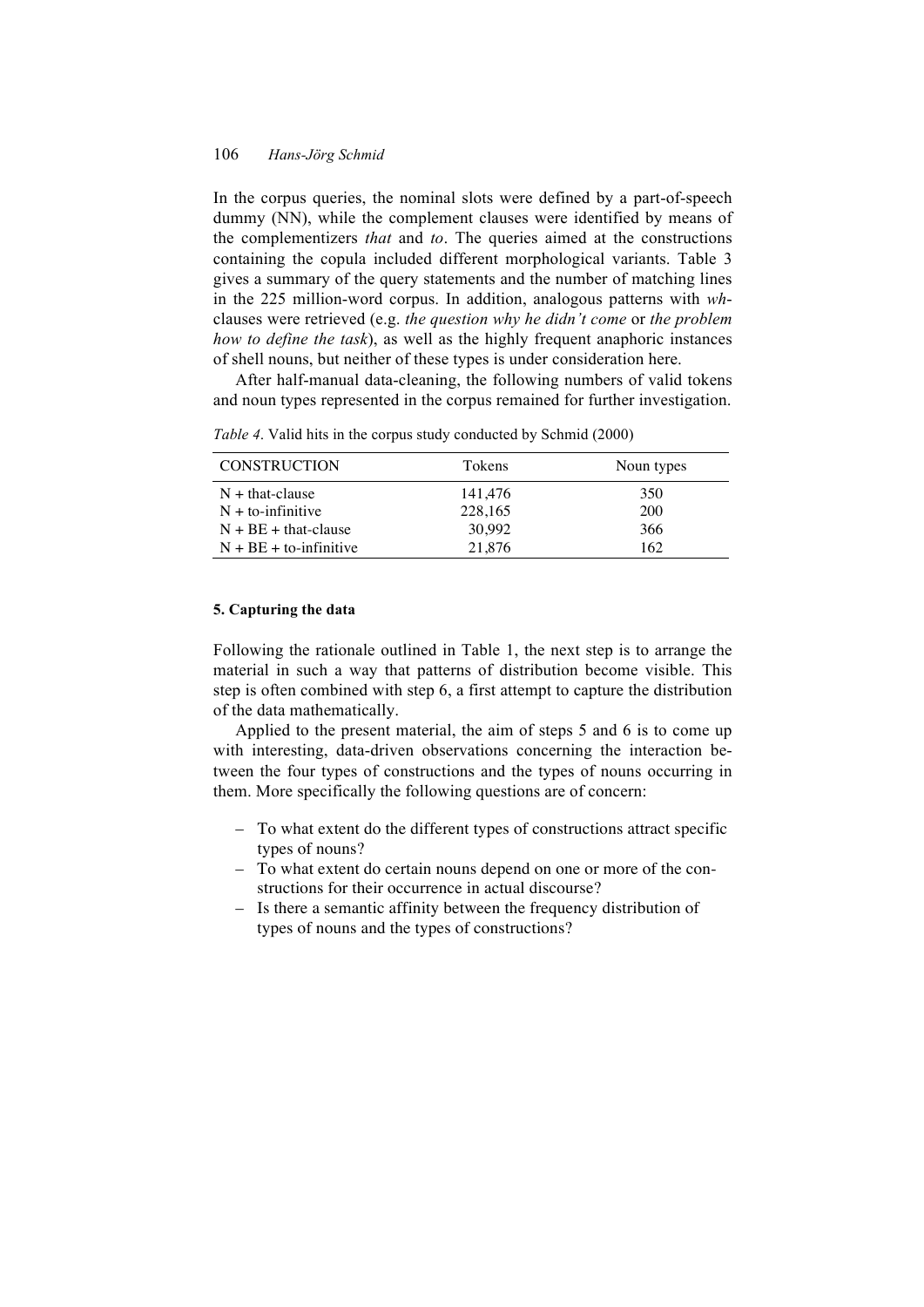In what follows, two different attempts to answer these questions will be sketched out: the attraction-reliance method proposed by Schmid (2000) and the collostructional method introduced by Stefanowitsch and Gries (2003).

#### 5.1 Simple arithmetic: attraction-reliance method

In the late 1990s, when the material for the study reported in Schmid (2000) was collected and analysed, a number of linguistico-statistical measures, which were designed to answer questions of this type, were of course firmly established. The most commonly applied ones were *t-*score and *Mutual Information* (see Church and Hanks 1990), which were both used at COBUILD (Clear 1993) and for analyses of the *British National Corpus*. However, these measures were so technical that even linguists who had applied them with some success admitted they were not able to see behind the formulas and to interpret the actual linguistic significance (cf. also Stubbs 1995 for a critical discussion). Moreover, these formulas are designed to be calculated for a set of potential collocators of the so-called node within a defined span, without taking into consideration their relation to the node. This procedure, which may be useful and necessary if one is concerned with co-occurrence tendencies in general, would have unnecessarily blurred issues that were perfectly clear in the case of shell-content constructions.

In view of these disadvantages of the established instruments in the statistical toolbox, I decided to come up with much simpler but more transparent arithmetic ways of capturing the interaction between nouns and construction. The measures were called *attraction* and *reliance* and calculated as represented in Figure 1:

> *frequency of a noun in a pattern x 100* Attraction = total frequency of the pattern

*Reliance =*

frequency of a noun in a pattern x 100 total frequency of the noun in the corpus

*Figure 1*. Calculating the measures of attraction and reliance (Schmid 2000: 54)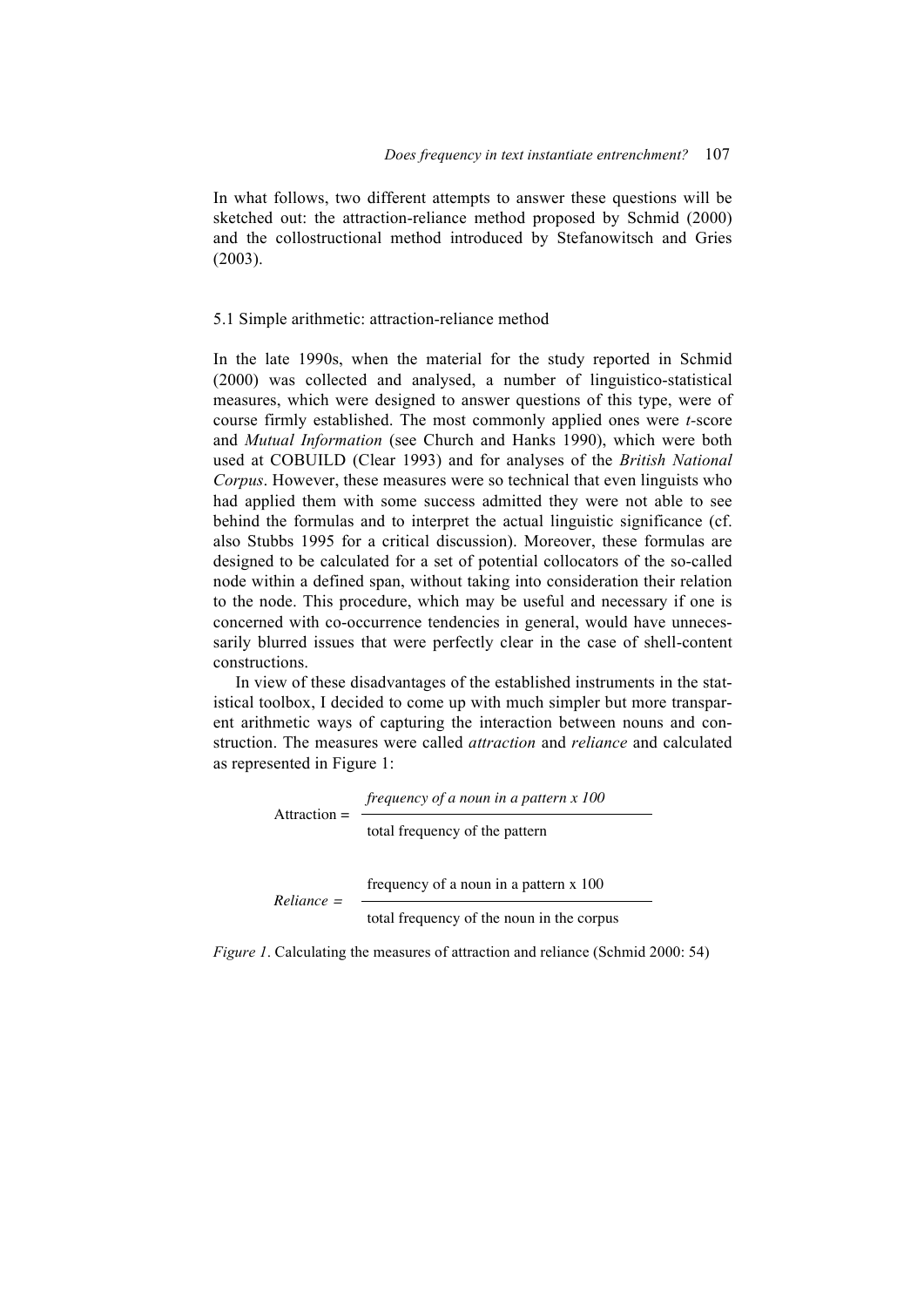As the figure shows, *attraction* is calculated by dividing the frequency of occurrence of a noun in a pattern by the frequency of the pattern in the corpus. The result of this division measures the degree to which a pattern attracts a particular noun. Since the denominator of the fraction is the same for all nouns which occur in a pattern, the scores for this value are directly proportional to the raw frequencies of nouns. The measure facilitates the comparison of the relative importance of individual nouns for a pattern. While capturing the relation between nouns and pattern, this is very much a paradigmatic way of looking at the nominal slot in the pattern. Differences in attraction are illustrated in Figure 2 for the frequency scores found for the two nouns *fact* and *idea* in the patterns  $N + that$ -clause:

> *26106 x 100* Attraction  $_{fact that} = 141476 = 18.45\%$ 4812 x 100 *Attraction*  $_{\text{idea that}} = 3.40\%$

*Figure 2*. Exemplifying differences in attraction

As shown in Figure 1, *reliance* is calculated by dividing the frequency of occurrence of a noun in a pattern by its frequency of occurrence in the whole corpus. This measure expresses the proportion of uses of nouns in the patterns vis-à-vis other usage-types of the same noun. As the denominator of the fraction varies with the overall frequency of a noun in the corpus, scores for reliance are not proportional to their frequency of occurrence in the constructions. Viewed from the nouns' perspective, reliance is a syntagmatic rather than a paradigmatic measure, since it accounts for combinations of nouns with types of patterns. Figure 3 illustrates differences in reliance scores in the pattern N + *that*-clause for the nouns *fact* and *realization*.

> *26106 x 100* Reliance  $f_{\text{fact that}} =$ *= 38.13%* 820 x 100 *Reliance* realization that =  $\frac{1185}{200} = 69.20\%$

*Figure 3*. Exemplifying differences in reliance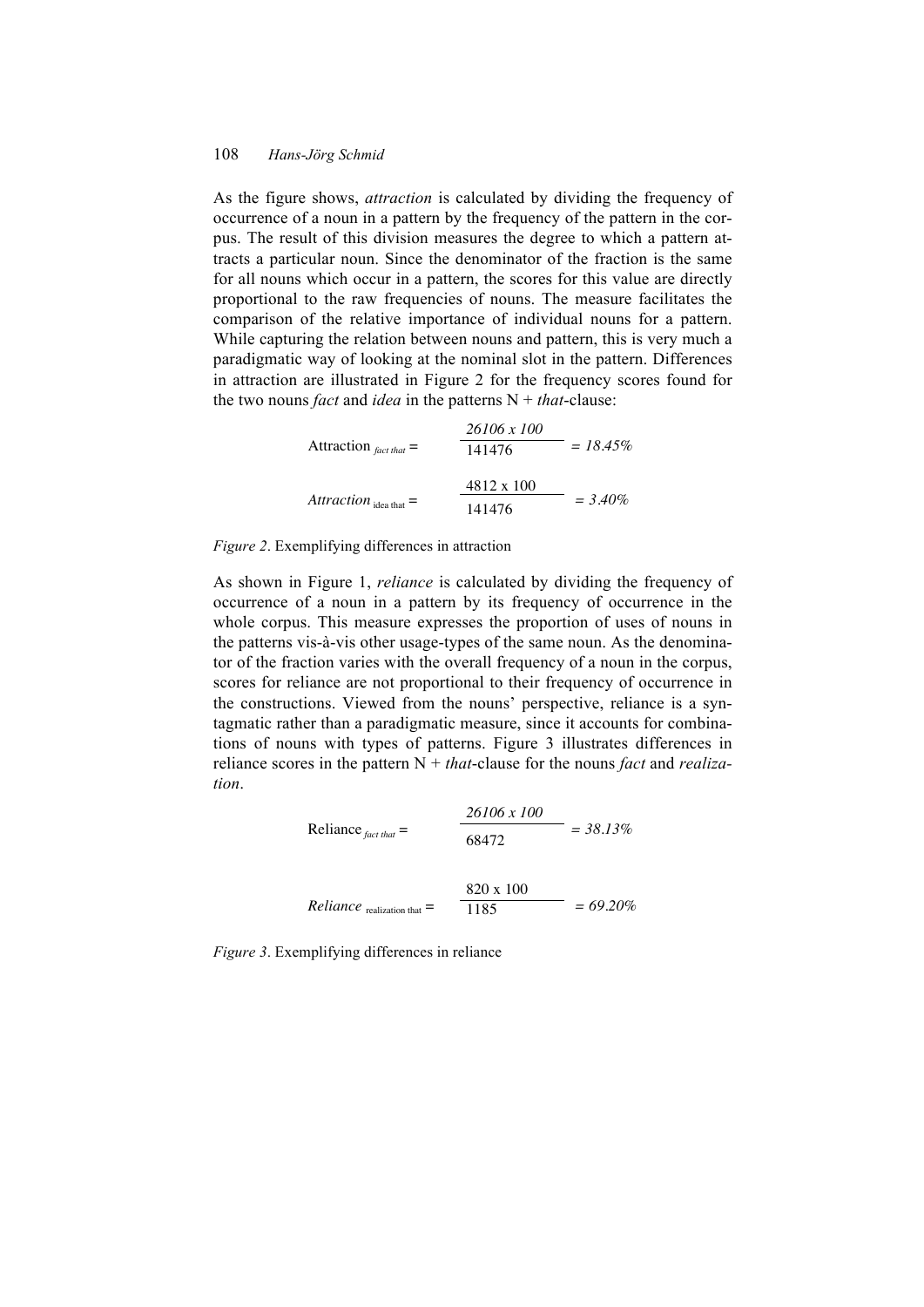While *fact* was found much more often in the pattern  $N + that$ -clause than *realization*, the latter can boast a much higher score for reliance because its overall frequency of occurrence in the corpus is much lower, too.

The attraction-reliance method of capturing the data allows for two different types of information about frequency of occurrence to be made. On the one hand, focusing on how the nominal slots in the constructions are filled, different noun types can be ranked according to their scores for both attraction and reliance in a certain pattern. An illustrative extract from such a ranking for the pattern  $N + that$ -clause is given in Table 5, where the three columns on the left-hand side provide the ranking for attraction and the other four columns the one for reliance.

*Table 5.* Ranking of attraction and reliance scores for the construction N + *that*clause (top 20; 141,476 tokens in the corpus)

| Noun        |                | FREQ. IN Attraction | Noun            |                | FREQ. IN FREQ. IN | Reliance |
|-------------|----------------|---------------------|-----------------|----------------|-------------------|----------|
|             | <b>PATTERN</b> |                     |                 | <b>PATTERN</b> | <b>CORPUS</b>     |          |
| fact        | 26.106         | 18.45%              | realization     | 820            | 1.185             | 69.20%   |
| evidence    | 5,007          | 3.54%               | proviso         | 111            | 250               | 44.40%   |
| idea        | 4,812          | 3.40%               | assumption      | 1,391          | 3,151             | 44.14%   |
| doubt       | 4,010          | 2.83%               | assertion       | 596            | 1,492             | 39.95%   |
| belief      | 3,696          | 2.61%               | belief          | 3,696          | 9,344             | 39.55%   |
| view        | 3,532          | 2.50%               | insistence      | 796            | 2,069             | 38.47%   |
| hope        | 2,727          | 1.93%               | fact            | 26,106         | 68,472            | 38.13%   |
| news        | 2,572          | 1.82%               | premise         | 274            | 765               | 35.82%   |
| feeling     | 2,511          | 1.77%               | misapprehension | 44             | 123               | 35.77%   |
| impression  | 2,279          | 1.61%               | suggestion      | 2,033          | 5,854             | 34.73%   |
| possibility | 2,232          | 1.58%               | dictum          | 84             | 249               | 33.73%   |
| claim       | 2,194          | 1.55%               | stipulation     | 48             | 145               | 33.10%   |
| suggestion  | 2,033          | 1.44%               | misconception   | 91             | 284               | 32.04%   |
| speculation | 1,922          | 1.36%               | truism          | 47             | 150               | 31.33%   |
| knowledge   | 1,794          | 1.27%               | reminder        | 812            | 2,688             | 30.21%   |
| sign        | 1,738          | 1.23%               | notion          | 1,655          | 5,713             | 28.97%   |
| notion      | 1,655          | 1.17%               | coincidence     | 627            | 2,196             | 28.55%   |
| point       | 1,511          | 1.07%               | speculation     | 1,922          | 6,778             | 28.36%   |
| warning     | 1,460          | 1.03%               | supposition     | 46             | 164               | 28.05%   |
| fear        | 1,432          | 1.01%               | impression      | 2,279          | 8,206             | 27.77%   |

As Table 5 shows, the rank list for attraction is dominated by fairly common, i.e. more or less frequent, nouns. The reason for this is that the overall frequency of a noun in the corpus does of course have an effect on the likelihood of its occurring in any construction. From a purely statistical point of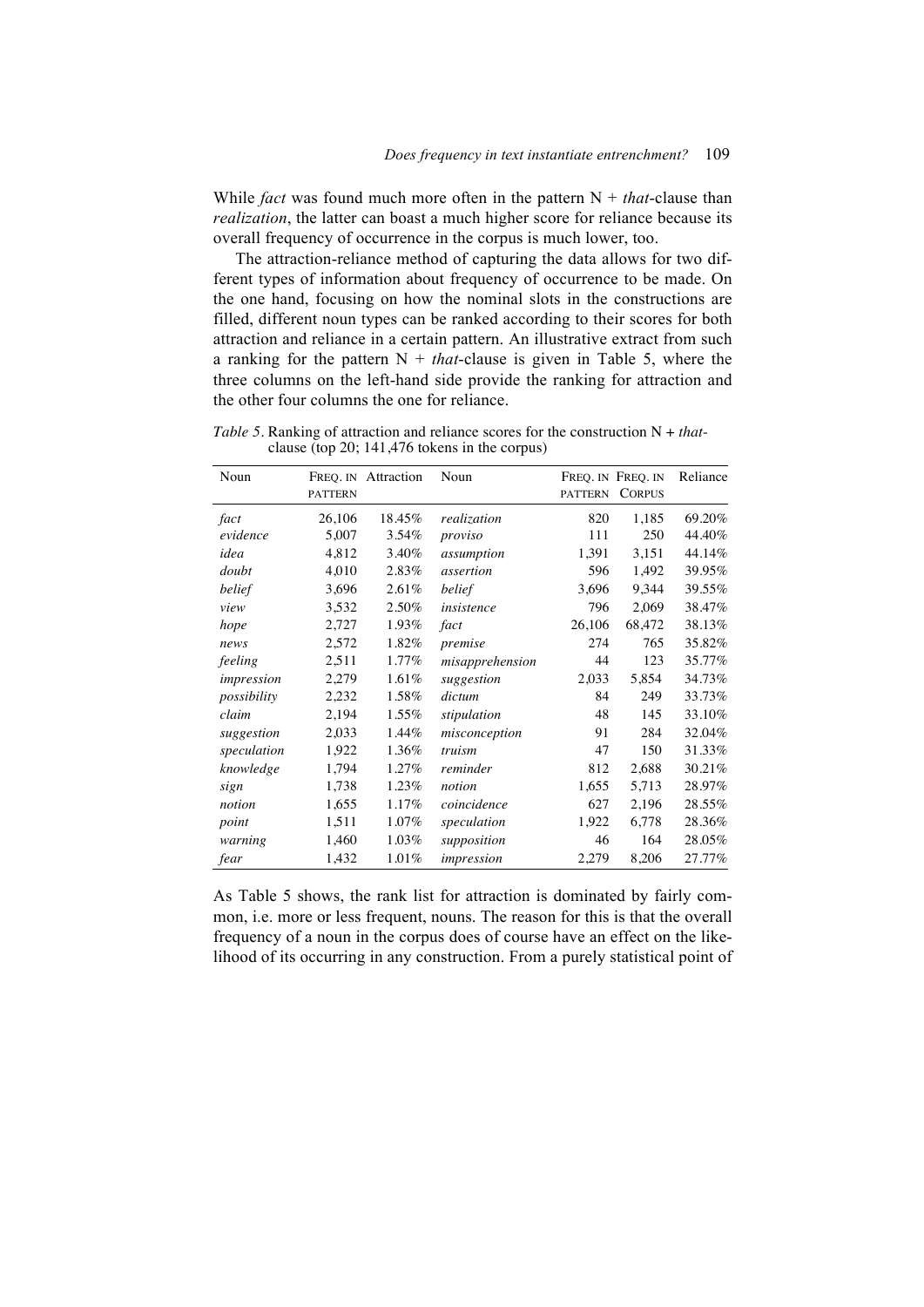view, frequent nouns have a better chance than less frequent ones. In contrast, the formula used for calculating reliance takes the total frequency of a noun in the corpus into consideration. As a result, the rank list is headed by fairly infrequent nouns which, however, are highly specialized, so to speak, for occurrence in the given pattern. Intuitively, the semantic affinity between these nouns and the constructions seems to be particularly strong.

A second way of exploiting the notion of reliance is to provide reliance profiles for individual nouns. These give information on the recurrent colligations entered into by a given noun. Table 6 collects a small number of examples:

| Noun         | N-to  | to   |          | Th. |        | Wh |      |     | BE-N corpus reliance | N-BE- N-Th N-BE- N-Wh N-BE- Th-N Th- Freq. in Compiled |
|--------------|-------|------|----------|-----|--------|----|------|-----|----------------------|--------------------------------------------------------|
| idea         | 12.71 | 1141 | 4812 790 |     | 752 13 |    | 1674 | 325 | 46.654 23.10\%       |                                                        |
| finding      |       |      | 96       | 32  |        |    | 254  | 7   | 586                  | 66.38%                                                 |
| temerity 118 |       |      |          |     |        |    |      |     | 160                  | 73.75%                                                 |

*Table 6*. Reliance profiles for the nouns *idea, finding* and *temerity*

Legend: N-to = N+*to*-infinitive; N-BE-to = N+BE +*to*-infinitive; N-Th = N+*that*-clause; N-BE- $Th = N+BE+that$ -clause;  $N-Wh = N+wh$ -clause;  $N-BE-Wh = N+BE+wh$ -clause;  $Th-N =$ demonstrative determiner+N; Th-BE-N = demonstrative pronoun+BE+N

Table 6 includes absolute scores for frequency of occurrence in the four constructions focused on in this paper as well as in four others in which shell nouns are typically found, two containing *wh-*clauses and two containing demonstrative determiners or pronouns respectively with anaphoric function:  $N + wh-clause$  (*the reason why* ...),  $N + BE + wh-clause$  (*the question is why …*), *this/that* + N (*this problem …*) and *this/that* + BE + N (*that's the problem …*). The table shows that *idea* is a highly versatile noun that was found to occur in all eight constructions investigated. However, its score for compiled reliance in the four patterns is below 25%, which means that not even a fourth of its occurrences in the corpus were found in the patterns. *Finding* and *temerity*, on the other hand, boast fairly high scores for compiled reliance, but are less versatile or, to put it more positively, show a much stronger affinity with individual constructions: *finding* is primed (cf. Hoey 2005) for occurrence in anaphoric uses and, to a lesser extent, with *that*-clauses, while *temerity* was only found to occur in the pattern  $N + to$ -infinitive, but with a very high reliance score of almost three-quarters of its 160 total instances in the corpus.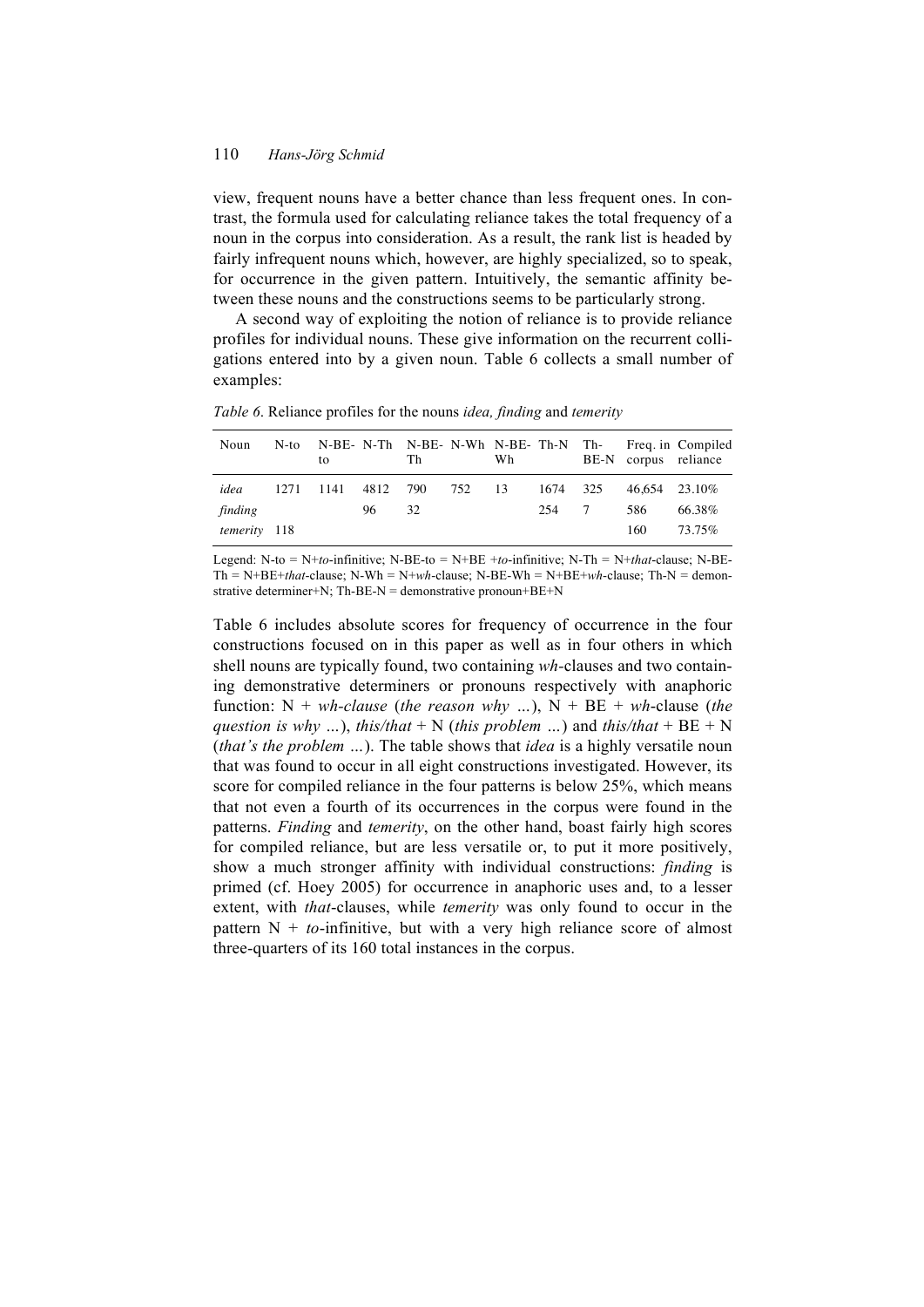The attraction-reliance method thus provides a way of gauging the reciprocal interaction between nouns and constructions. It captures to some extent the intuition that some nouns are more important for certain constructions than others, and that some constructions are more important for certain nouns than others. As we will see in Section 7, however, the method has a number of shortcomings with regard both to its rather crude arithmetic and to the interpretation of the output it produces. As new statistical tools for assessing the attraction of lexemes by constructions have been proposed since the publication of Schmid (2000), it will be worth looking into these more advanced statistical techniques before we reflect on the significance of frequency in Section 7.

# 5.2 Less simple arithmetic: Collostructional Analysis

In a series of papers, Stefanowitsch and Gries introduced a set of so-called "collostructional" methods designed to capture in quantitative terms the mutual attraction of lexemes and constructions.<sup>5</sup> Unlike the attractionreliance method described in Section 5.1, the collostructional techniques do not simply rely on counts of observed frequencies. Instead they measure the degree of likelihood that the patterns of observed frequencies are due to chance. This can be done by comparing observed frequencies to expected frequencies, which can be calculated using additional scores derived from the corpus.

As the following quotation shows, the test case at hand lends itself very readily to what is known as Collostructional Analysis:

Collostructional analysis always starts with a particular construction and investigates which lexemes are strongly attracted or repelled by a particular slot in the construction (i.e. occur more frequently or less frequently than expected). (Stefanowitsch and Gries 2003: 214)

The actual measure chosen to gauge the degree of attraction is the *p*-value of a statistical test known as *Fisher-Exact*. Technically speaking, given a certain set of observations in a corpus, the *p*-value indicates the probability of obtaining this distribution or a more extreme one, assuming the 'zerohypothesis' that the distribution was the result of chance. Couched in everyday terms, and as applied to collostructions by Stefanowitsch and Gries, the smaller the *p*-value, the higher the probability that the observed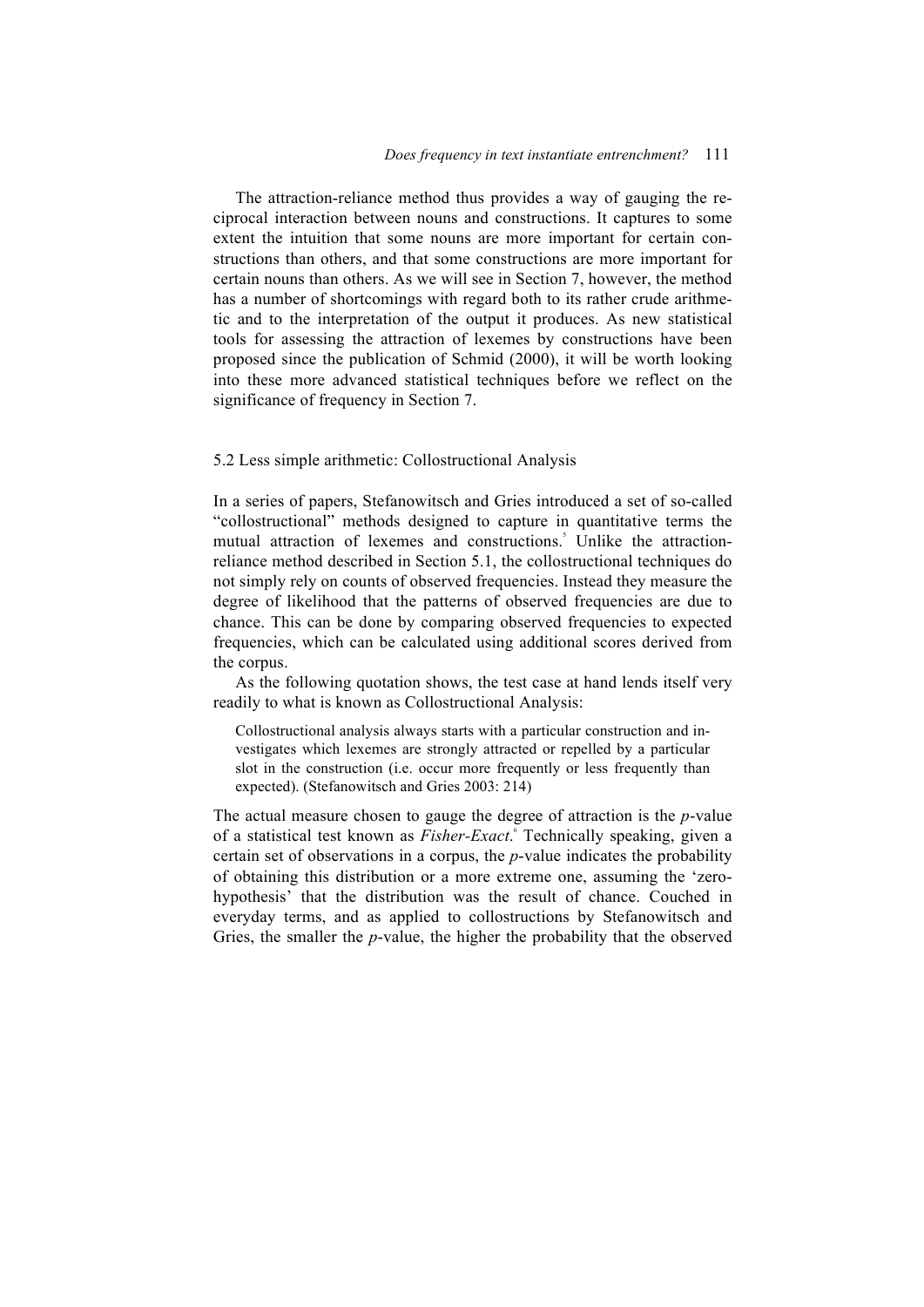distribution is not due to coincidence and the higher the strength of the association between lexeme and construction.

Four frequency scores are needed to calculate expected frequencies of lexemes (L) and constructions (C), as well as *p*-values (Gries and Stefanowitsch 2003: 218):

- 1. the frequency of L in C,
- 2. the frequency of L in all other constructions,
- 3. the frequency of C with lexemes other than L, and
- 4. the frequency of all other constructions with lexemes other than L.

The typical output of the test is a list of 'collexemes' of a construction together with 'their' *p*-values indicating the degree of association. More often than not *p-*values are so small that their significance resides in the number of decimal places, usually expressed as scores to the power of minus x.7 To simplify things, a logarithmic transformation of these scores can be given, which indicates the number of decimal places. The score illustrated in Note 7 would then simply read '20'.

Attractive as this method is, it is not without its pitfalls. While discussing these shortcomings is beyond the scope of this paper (see Kilgarriff 2005 as well as Schmid and Küchenhoff forthc. for a more detailed critique), one serious hurdle for unbiased applications must be mentioned here: the problem of how to determine the score numbered 4 in the list above (i.e. the frequency of all other constructions with lexemes other than L). This frequency score serves as a mathematical reference point which is necessary for calculating the expected frequencies in the 2-by-2 contingency tables serving as input to Fisher-Exact (or other, simpler zerohypothesis tests such as the more familiar *Chi-square* test). However, this decision is not simply a mathematical but, more importantly, a linguistic one. The only passage where Stefanowitsch and Gries explicitly address this problem occurs in connection with the construction 'N is waiting to happen' (2003: 218):

the total number of constructions was arrived at by counting the total number of verb tags in the BNC, as we are dealing with a clause-level construction centering around the verb *wait*.

What this quotation clearly indicates is that in order for the Fisher-Exact test to make sense linguistically, and not just mathematically, it is necessary that the construction investigated and the total number of constructions be paradigmatically related. In a sense, the 'total number of constructions'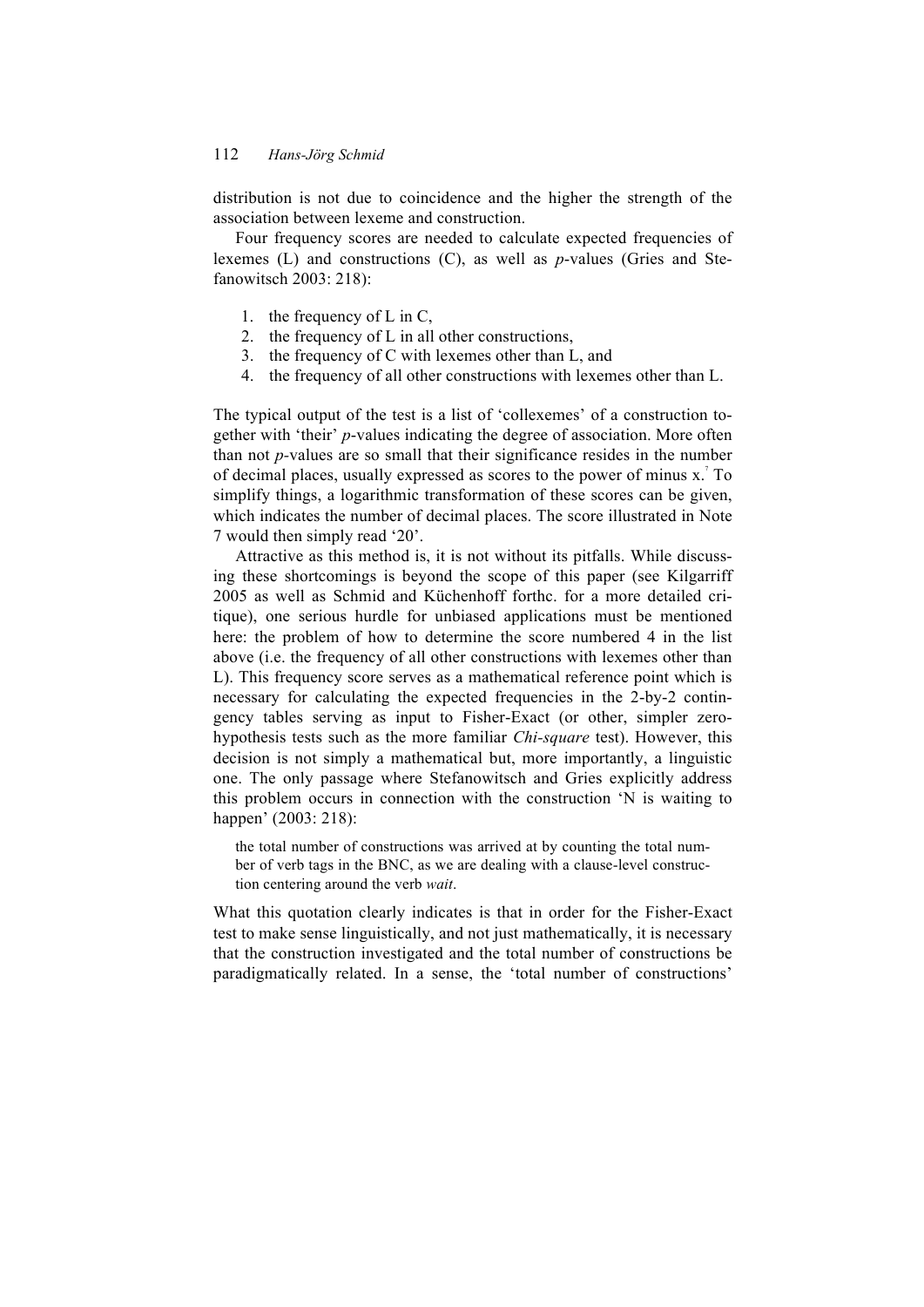gives the number of constructions which could potentially also have occurred instead of the construction under investigation. But this paradigmatic relation is not unproblematic. For one thing, the constructions under investigation only occur in the progressive form, so it would have made sense to choose only verbs in the progressive form as reference constructions. Furthermore, *is waiting to happen* is a fairly specific type of construction consisting of a verb complemented, or at least followed, by a *to*-infinitive, and this again might have called for a more narrowly defined type of reference construction.

Analogous problems arise in the application of the collostructional method to the nominal constructions serving as case study here. At first sight, two extreme choices suggest themselves as solutions: one would be to use the total number of noun tags in the corpus (ca. 60,000,000); the other extreme would be to insert only the number of other occurrences of shell-content constructions (i.e. 422,509 minus the number of tokens of the intended type). The latter choice would have the advantage of emphasizing the strong paradigmatic relations in this system, but neglects the fact that other nouns or nominal constructions could occur instead of shell nouns.

As it turns out, neither of these choices is particularly satisfying. If a score of 60 million, representing all nouns in the corpus, is entered in the formula for Fisher-Exact, the calculations will be so demanding that they go way beyond the capacity of normal computing systems, thus yielding a *p*-value of 0 (i.e. infinite likelihood). There is not just a problem with computing power, however, but also one related to the nature of statistical significance testing, as an increase in the size of the sample, i.e. the corpus, investigated also raises the degree of confidence that the differences between observed and expected frequencies are significant and robust, thus rendering even arbitrary associations significant (Kilgarriff 2005: 266). Using the score of 422,509 minus x, on the other hand, does not seem to do justice to the substantial size of the total reference corpus, which, after all, provides many more opportunities for constructions comparable to shellcontent constructions to occur.

In view of these difficulties, I have decided to use two different reference scores in applications of the collostructional method in this paper. One is the score 422,509 minus x, because this score at least seems to have some kind of linguistic justification. For a second reference score, the completely arbitrary number of 10,000,000 was chosen, since it was large enough to reflect the massive size of the corpus but is still manageable to some extent as regards capacity. While the choice of an arbitrary number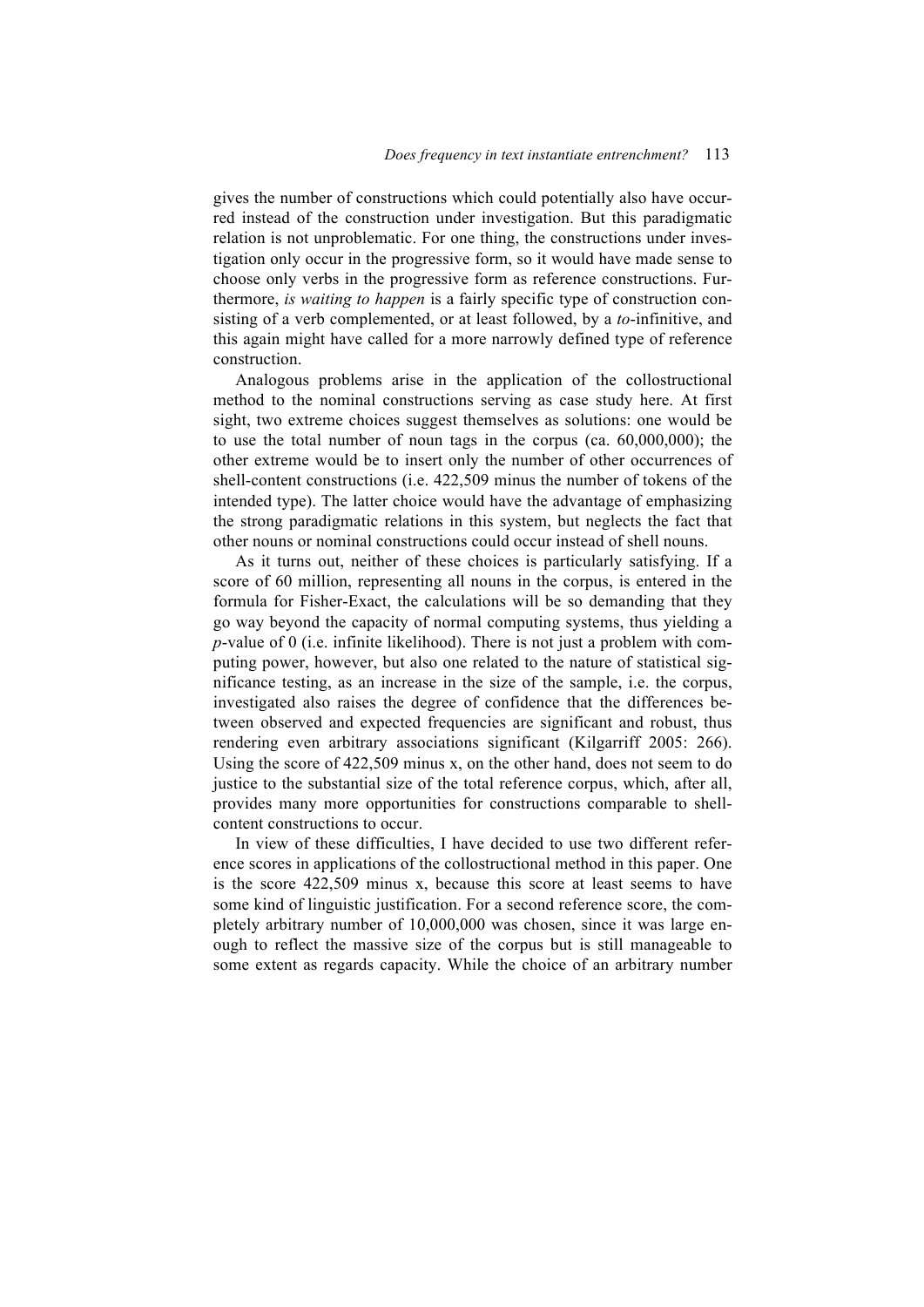may seem rather odd, from a statistical point of view it is no problem as long as the same score is used for all lexical items tested in one construction. As the application of *p*-values as a measure of attraction strength is controversial anyway (Stefanowitsch and Gries 2003: 239; cf. Schmid and Küchenhoff forthc.), and as, therefore, the ranking of items is much more important than the actual size of the *p*-value, there is not much to be said against such a procedure. Table 7 lists the 10 top-ranking nouns each for attraction and reliance from Table 5 above and gives their *p*-values for both reference scores. The nouns are ordered according the *p*-values in the column on the far right.

|                 |         |                             |            |          | $p$ -value,<br>reference | $p$ -value, refer-    |
|-----------------|---------|-----------------------------|------------|----------|--------------------------|-----------------------|
|                 | pattern | Freq. in Freq. in<br>corpus | Attraction | Reliance | score<br>10,000,000      | ence score<br>281,033 |
| fact            | 26,106  | 68,472                      | 18.45%     | 38,13%   | $\mathbf{0}$             | $\Omega$              |
| evidence        | 5,007   | 34,391                      | 3.54%      | 14,56%   | $\mathbf{0}$             | $\Omega$              |
| idea            | 4,812   | 46,654                      | 3.40%      | 10,31%   | $\mathbf{0}$             | $\Omega$              |
| view            | 3,532   | 37,468                      | 2.50%      | 9,43%    | $\boldsymbol{0}$         | $\theta$              |
| hope            | 2,727   | 16,663                      | 1.93%      | 16,37%   | $\mathbf{0}$             | $\theta$              |
| news            | 2,572   | 49,736                      | 1.82%      | 5,17%    | $\mathbf{0}$             | $\theta$              |
| feeling         | 2,511   | 14,392                      | 1.77%      | 17,45%   | $\mathbf{0}$             | $\theta$              |
| possibility     | 2,232   | 12,075                      | 1.58%      | 18,48%   | $\boldsymbol{0}$         | 3,48E-276             |
| doubt           | 4,010   | 17,322                      | 2.83%      | 23,15%   | $\mathbf{0}$             | 2,71E-166             |
| realization     | 820     | 1,185                       | 0,58%      | 69,20%   | $\mathbf{0}$             | 3,01E-139             |
| belief          | 3,696   | 9,344                       | 2.61%      | 39,55%   | $\mathbf{0}$             | 1,52E-41              |
| assumption      | 1,391   | 3,151                       | 0,98%      | 44,14%   | $\mathbf{0}$             | 1,45E-36              |
| impression      | 2,279   | 8,206                       | 1.61%      | 27,77%   | $\mathbf{0}$             | 4,39E-25              |
| assertion       | 596     | 1,492                       | 0,42%      | 39,95%   | $\mathbf{0}$             | 1,25E-07              |
| insistence      | 796     | 2,069                       | 0,56%      | 38,47%   | $\mathbf{0}$             | 1,14E-06              |
| proviso         | 111     | 250                         | 0,08%      | 44,40%   | 2,95E-134                | 0,00036               |
| suggestion      | 2,033   | 5,854                       | 1,44%      | 34,73%   | $\theta$                 | 0,0118                |
| premise         | 274     | 765                         | 0,19%      | 35,82%   | 5,39E-297                | 0,16743               |
| misapprehension | 44      | 123                         | 0.03%      | 35,77%   | 3,94E-49                 | 0,6329                |
| dictum          | 84      | 249                         | 0,06%      | 33,73%   | 9,92E-90                 | 0,95                  |

*Table 7*. Attraction, reliance and *p*-value scores for selected nouns in the construction  $N + \text{that-clause}$ .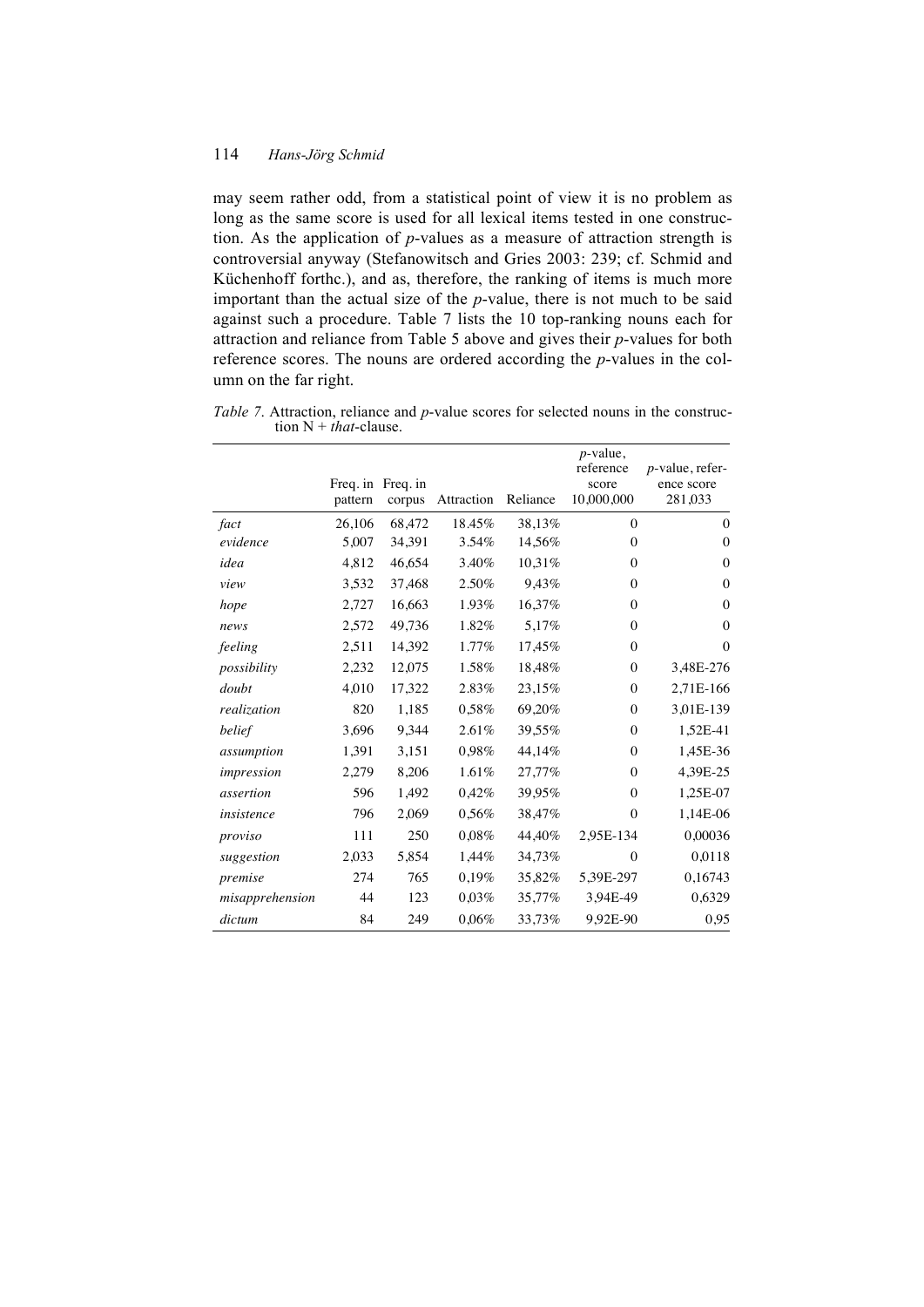The juxtaposition of the two systems allows for a number of interesting observations. Firstly, at least with the online statistics lab used for calculating the Fisher-Exact test, it is impossible to capture differences in association strength for a considerable number of the nouns included in the table. This is true for calculations with either reference score, and is due to the large size of the corpus used and the resulting high scores for total frequency reached by many nouns (cf. Gries 2005: 278–279, Kilgarriff 2005: 272–273). Secondly, comparatively high *p*-values close to 1, which indicate low strengths of attraction, are produced by the test especially for nouns with a fairly low overall frequency of occurrence, even if their reliance scores are quite high (cf. the scores for *proviso, premise, misapprehension*  and *dictum*). Thirdly, high-frequency nouns with rather low reliance scores such as *view* or *news* leave the test with the same score, i.e. 0, as highfrequency nouns with much higher reliance scores (e.g. *fact*) (see Section 6.3 below). It will be useful to keep these observations in mind when we now turn to a discussion of the cognitive aspects of frequency counts in corpora.

#### **6. Does frequency really instantiate entrenchment?**

#### 6.1 Background

In line with the terminological decisions made in Schmid  $(2007b)$ , the notion of entrenchment is defined as "the degree to which the formation and activation of a cognitive unit is routinized and automated". Within Cognitive Linguistics, both this notion of entrenchment and the idea that entrenchment correlates with frequency of occurrence can be traced back to Langacker. According to him, there is a

continuous scale of entrenchment in cognitive organization. Every use of a structure has a positive impact on its degree of entrenchment, whereas extended periods of disuse have a negative impact. With repeated use, a novel structure becomes progressively entrenched, to the point of becoming a unit; moreover, units are variably entrenched depending on the frequency of their occurrence. (Langacker 1987: 59)

As this indicates, Langacker conceives of entrenchment as being fostered by repetitions of cognitive events, i.e. by "cognitive occurrences of any degree of complexity, be it the firing of a single neuron or a massive happening of intricate structure and large-scale architecture" (1987: 100). This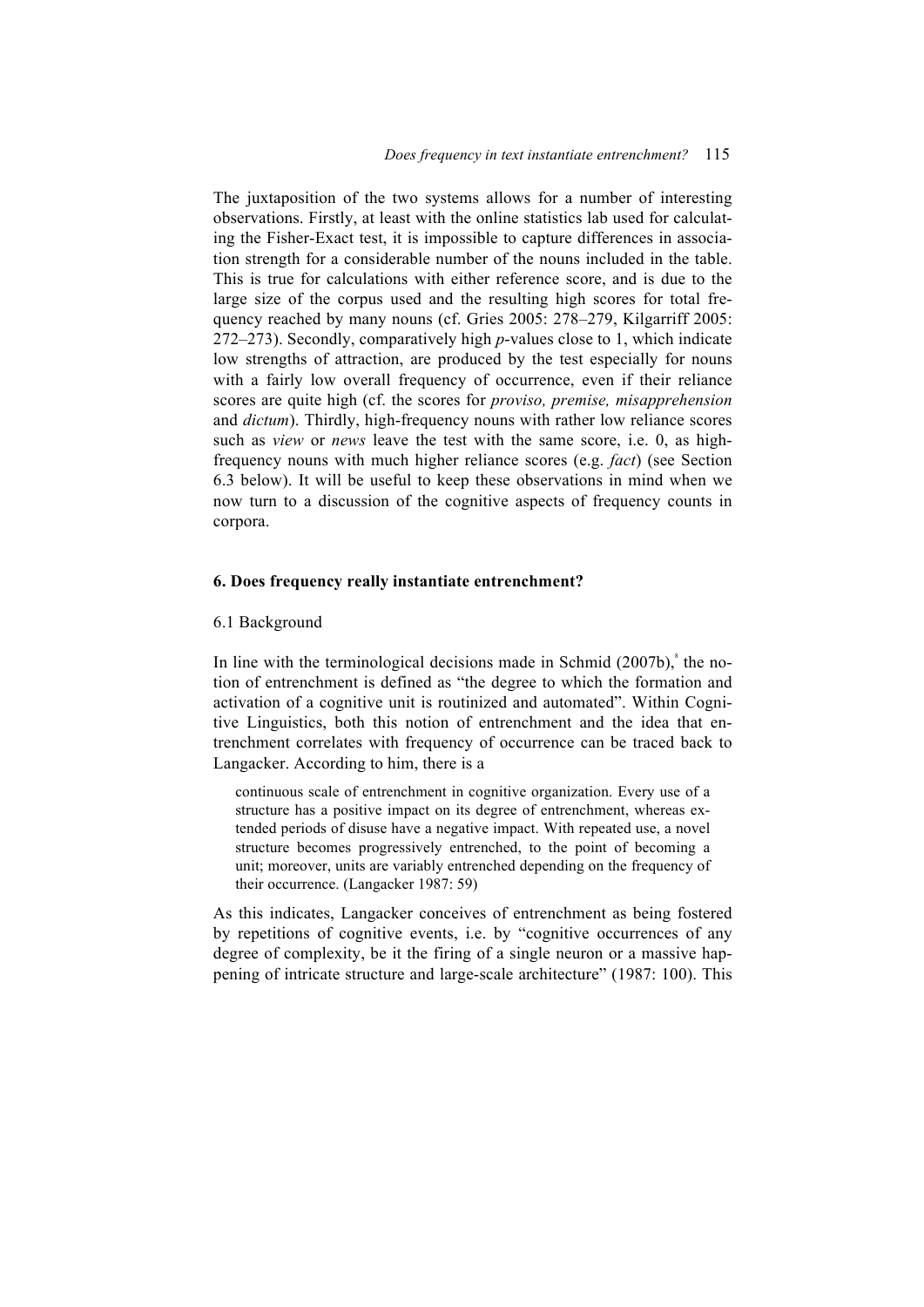seems highly convincing, not least in view of the considerable body of evidence from psycholinguistic experiments suggesting that frequency is one major determinant of the ease and speed of lexical access and retrieval, alongside recency of mention in discourse (cf., e.g., Sandra 1994: 30–31, Schmid 2008, Knobel, Finkbeiner and Caramazza 2008). As speed of access in, and retrieval from, the mental lexicon is the closest behavioural correlate to routinization, this indeed supports the idea that frequency and entrenchment co-vary.

 Nevertheless, it is not easy to transfer Langacker's idea of 'massive happenings of intricate structure' to larger and complex linguistic units, since it does not seem to take into consideration that the different components of complex linguistics structures may in fact activate each other. For example, it is not unlikely that shell nouns may trigger their recurring shell content clauses, or that the clauses may trigger certain shell nouns. The firing Langacker is talking about may therefore not take place in one go but rather in a cascade-like fashion, with one element triggering one or more other elements.

Another problem with Langacker's view is that he apparently conceives of frequency in a vacuum. However, as Geeraerts, Grondelaers, and Bakema (1994) argue, it is not frequency of use as such that determines entrenchment, but frequency of use with regard to a specific meaning or function, in comparison with alternative expressions of that meaning or function.9 Like Brown (1965: 321), Rosch (Rosch *et al*. 1976: 435) and Downing (1977: 476) before them, Geeraerts, Grondelaers and Bakema pursue lexicological rather than grammatical goals and investigate the relation between the privileged basic level of categorization and the frequency with which objects are named with terms on this level as opposed to more general superordinate or more specific subordinate terms. This relative frequency is indicative of what they call "onomasiological salience".

As already mentioned in the introduction to this paper, the "Fromcorpus-to-cognition principle" somewhat daringly proposed in Schmid (2000: 39) was inspired by Halliday's claim that "frequency in text instantiate[s] probability in the [linguistic HJS] system" (Halliday 1993: 3). Partly responding to legitimate objections that the implications of the fromcorpus-to-cognition principle were far from clear (cf. Esser 2002: 208), Mukherjee takes up the catchphrase *from corpus to cognition* and tries to refine it (cf. Mukherjee 2005: 67, 91, 247): "From a cognitive point of view, frequency in usage should be best regarded as a quantitative signpost of the degree of entrenchment" (2005: 225). More precisely, what fre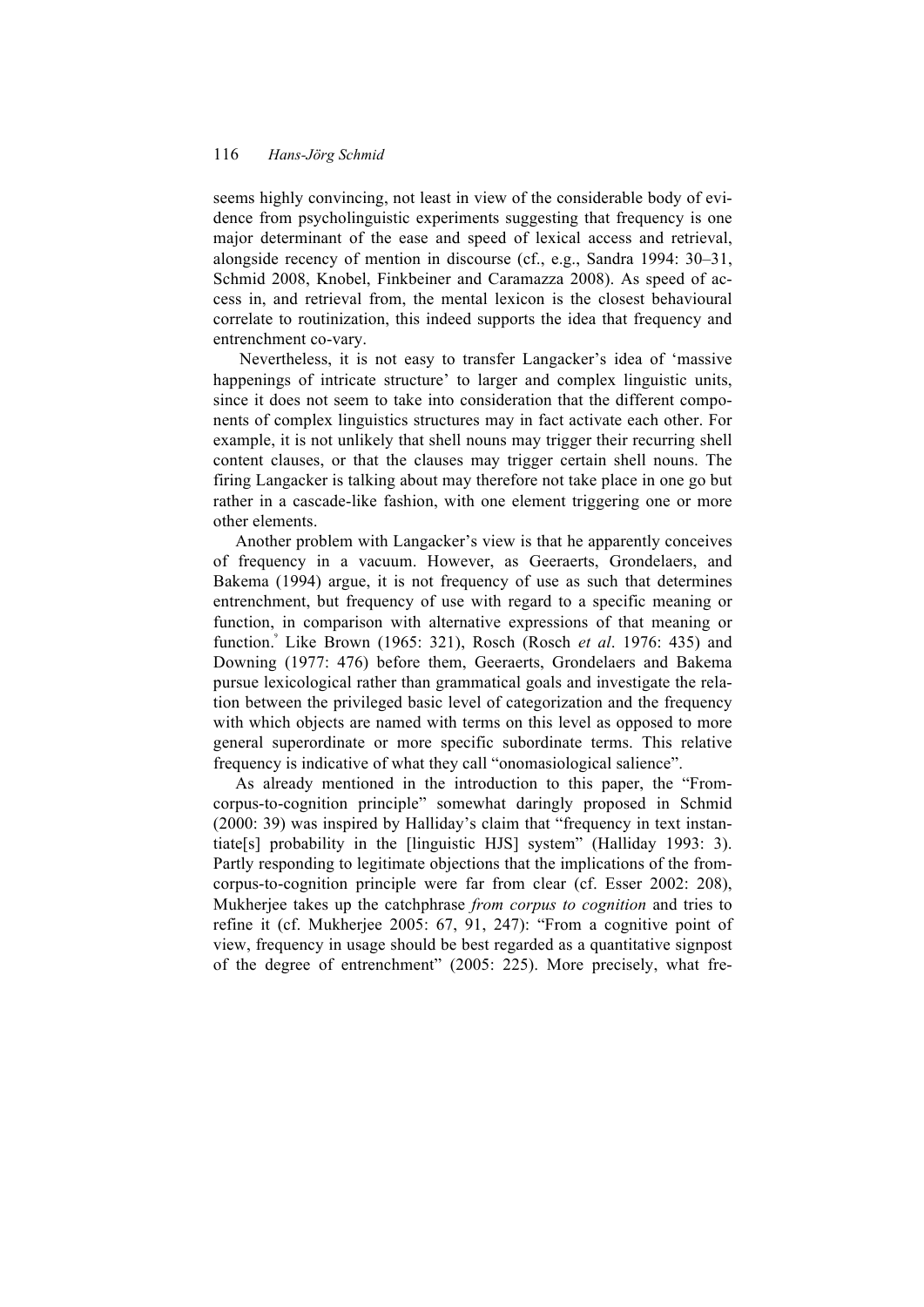quency counts in a corpora reflect more or less directly are degrees of *conventionalization* of linguistic units or structures. Conventionalization, however, is a process taking place first and foremost in social, rather than cognitive, systems, and it requires an additional logical step to assume that degrees of conventionalization more or less directly translate into degrees of entrenchment. The crucial link of course is frequency of usage and exposure, which on the one hand reflects degrees of conventionalization in the speech community and on the other hand enhances entrenchment in individual minds (see Schmid forthc. for more details).<sup>10</sup>

All these attempts to correlate frequency with entrenchment have two things in common: they presuppose rather than explicitly question knowledge about the nature of frequency and they treat frequency as a monolithic concept. More or less the same goes for the considerable body of literature in grammaticalization theory that tries to relate the frequency of linguistic units to their propensity to grammaticalize.<sup>11</sup> One notable exception, which will be taken up in the next section, is Hoffmann's (2004) paper on the grammaticalization of low-frequency complex prepositions, which emphasizes the need to be clearer about "what exactly is meant by 'frequency" and "what is the relationship between frequency and salience" (2004: 189).

# 6.2 Types of frequency

Hoffmann (2004) distinguishes two kinds of frequency, one with two subtypes. The first type is called *conceptual frequency* and is reminiscent of Geeraerts, Grondelaers and Bakema's notion of *onomasiological salience* mentioned in Section 6.1. As Hoffmann notes (2004: 190), this type is difficult to come to grips with. Its operationalization would require knowledge of the full range of paradigmatic competitors with regard to one function and/or meaning. While this is possible in the lexicon it seems hardly viable to take into consideration all alternative ways of linguistically encoding the function served by a particular lexico-grammatical construction. Since, at least in this respect, grammar – and discourse – are much more open-ended than the lexicon, it does not appear feasible and fruitful to pursue *conceptual frequency* any further in the present study.

The second type is called *lexical* or *textual frequency* and is further subdivided into *absolute* and *relative frequency*. Hoffmann leaves no doubt as to which of the two he finds more important for corpus-linguistic studies: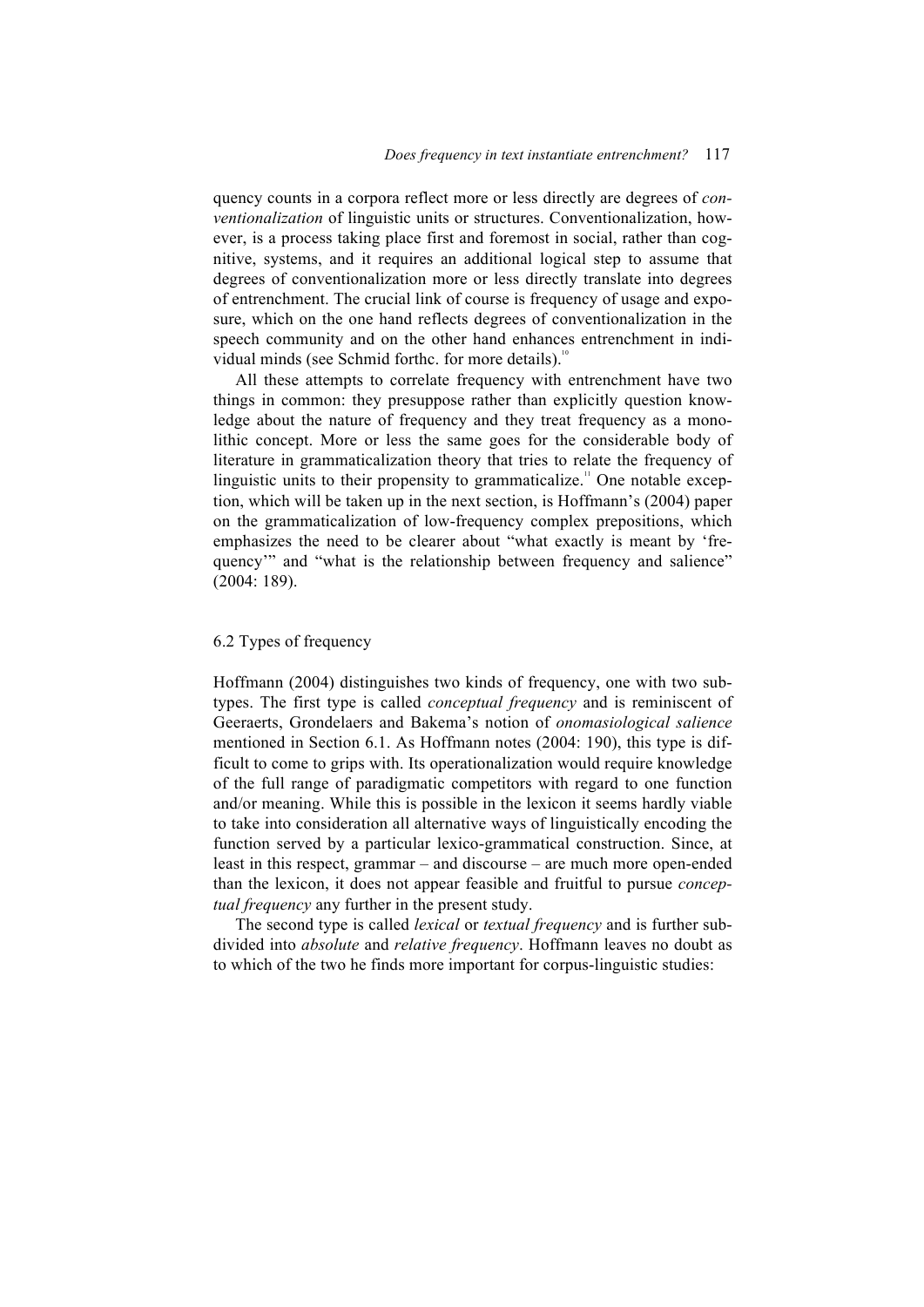[F]requency information for an individual linguistic item only becomes meaningful as a diagnostic tool if it is compared with the frequency of occurrence of related linguistic phenomena. (Hoffmann 2004: 190)

Like Langacker, however, Hoffmann focuses in particular on what Krug (2003) calls "string frequency" and takes little notice of the possibility of assessing the frequency of one component of a construction, say the verb in the ditransitive construction or the shell noun in a shell-content construction, in relation to another to which it is syntagmatically, rather than paradigmatically, related (i.e. the complements). Quite clearly this type of 'relative' frequency differs from the one envisaged by Hoffmann. It is therefore necessary to adapt Hoffmann's classification to the needs of this study.

In line with Hoffmann's proposal, the first type can be called *absolute frequency*, even though it will still be measured as the relative frequency of occurrence of a linguistic phenomenon in a given corpus. This is the only feasible way of operationalizing absolute frequency, since even this measure needs some kind of reference score and has to be quantified. With regard to shell-content constructions, it is possible to measure the absolute frequency of six types of linguistic entities in a corpus:

- Absolute frequency of 1) tokens and 2) types of nouns
- Absolute frequency of 3) tokens and 4) types of complements ('shell contents')
- Absolute frequency of 5) tokens and 6) types of constructions (i.e. nouns in patterns)

The second type of frequency is *relative frequency* (defined in a way different from Hoffmann's). Relative frequency can be approached from the two complementary perspectives introduced in Section 5:

- *Attraction*: the relative frequency of tokens of noun type vis-à-vis the frequency of tokens of construction types.
- *Reliance*: the relative frequency of tokens of noun type in a construction vis-à-vis tokens of the same noun type in other constructions.

Seen from the perspective of the noun, the two types of relative frequencies are relative to other nouns occurring in the same construction (*attraction*) and relative to occurrences of the same noun in other constructions (*reliance*).

With these distinctions in place we are now in a position to examine the relations between different types of frequency and degrees of entrenchment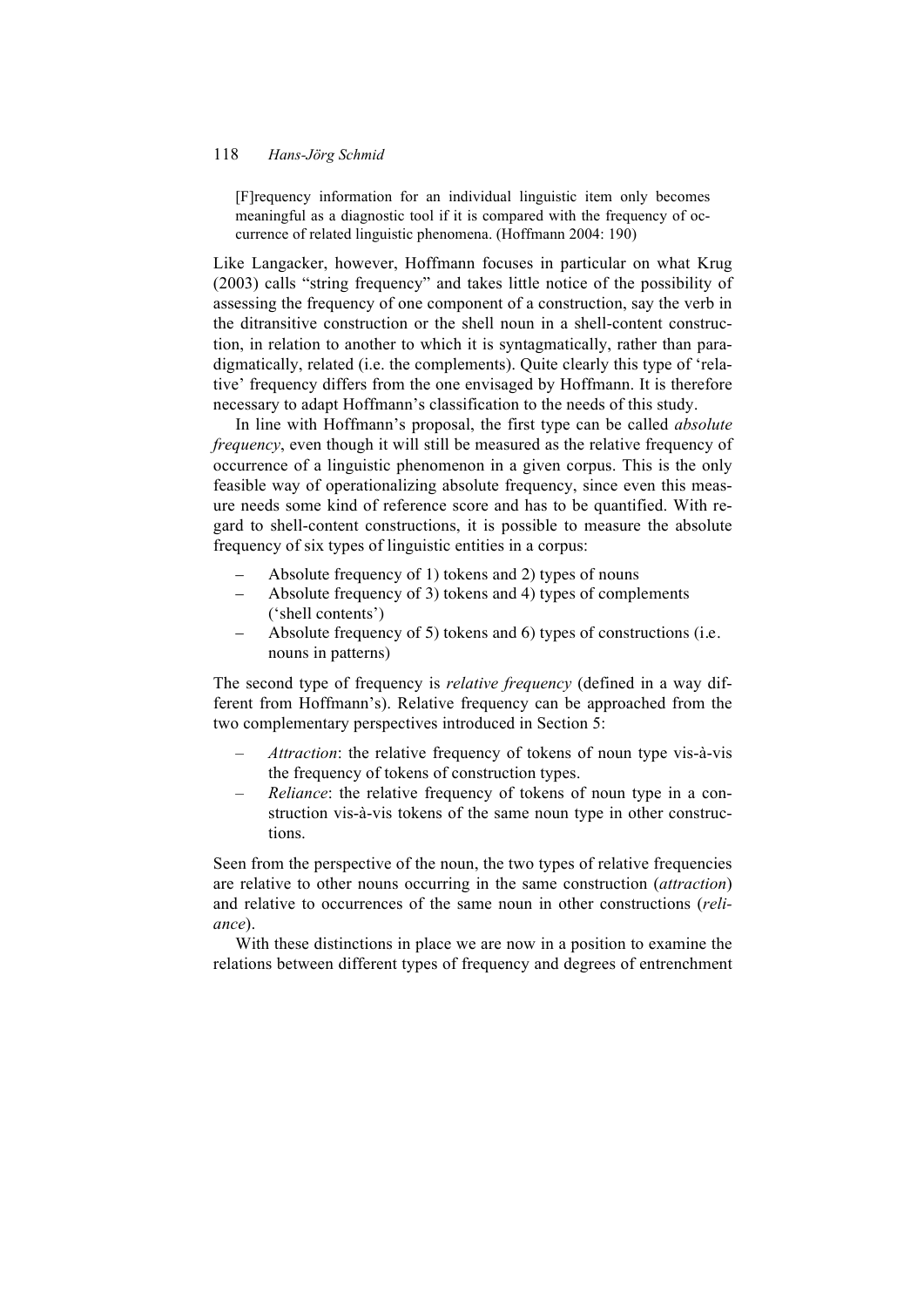and evaluate the attempts sketched in Section 5 and 6 to quantify this relation.

#### 6.3 Types of frequency, degrees of entrenchment and arithmetic modelling

In view of the overwhelming evidence in cognitive (neuro-)psychology (see Section 6.1) it seems safe to accept that repeated patterns of neuronal activity foster the entrenchment, routinization and activation of the corresponding cognitive events. If this seems plausible enough, then it will also make sense to acknowledge that the absolute frequency of occurrence of types of linguistic entities will show a relationship to the degree of entrenchment of their cognitive and neurological correlates (whatever these may be). This follows from the assumption that frequency of occurrence in discourse relates to frequency of processing in the minds of the members of the speech community. $12$ 

This is not the whole story, however. In fact, psycholinguistic evidence also exists which suggests that this relation may apply to linguistic forms **irrespective of their function and meaning**. Thus, in a classic study, Swinney (1979) demonstrated that during lexical access, i.e. roughly the first third of a second after being confronted with a word-form, test subjects activate both contextually appropriate and contextually inappropriate meanings of homonyms such as *bug* ('insect' vs. 'overhearing device'). More recent production experiments have even suggested that low-frequency forms (e.g. *nun*) profit with regard to their speed of activation from the existence of high-frequency homophones (*none*), and this in spite of the fact that the two forms represent two different lexemes whose meanings are totally unrelated (Jescheniak and Levelt 1994, Jescheniak, Meyer and Levelt  $2003$ ).<sup>13</sup> The frequency determining the ease of lexical access may possibly not be the word-specific frequency (e.g. of *nun* as opposed to *none*) but the cumulative frequency of all the homophonic forms (i.e. frequency of *nun* plus frequency of *none*).

This finding from lexical access studies can be transferred to the problem at hand. If it is true that even homophonic (but not homographic) forms influence each other with regard to entrenchment, then it would also seem very likely that different usage-patterns of one and the same noun lead to cumulative entrenchment. This in turn would suggest that the overall token frequency of nouns in the corpus (in all environments) will have an effect on their entrenchment, both in a certain shell-content construction and in all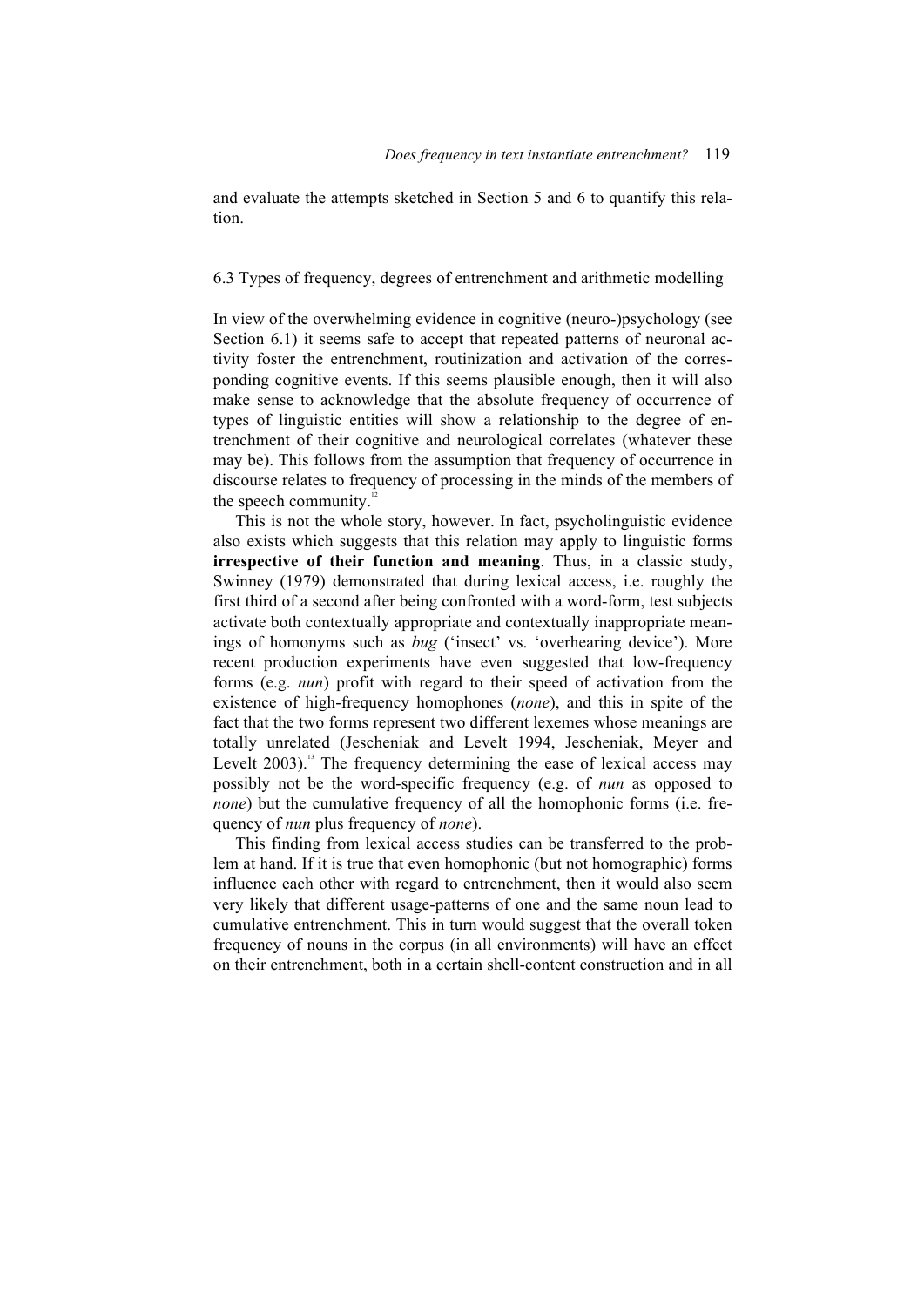other environments in which they occur. For example, high-frequency nouns like *time, point* or *way* are most likely more entrenched than less frequent ones (like *disinclination* or *unwillingness*), irrespective of their actual linguistic environment. In stark contrast to received opinion in stateof-the-art (cognitive) corpus linguistics, epitomized for instance in the passage from Hoffmann (2004) quoted in the previous section, this means that there is after all an absolute, *cotext-free* type of entrenchment, which correlates with absolute frequency of occurrence.

The question now is whether *cotext-free entrenchment* is integrated in quantitative accounts of attraction strengths. In the attraction-reliance framework introduced in Section 5.1, absolute frequency is included as a factor, albeit tacitly rather explicitly, since the formula used for calculating attraction scores does **not** include the overall frequency of a given noun in the corpus. As a result, the rank lists for attraction tend to be headed by nouns with fairly high absolute frequencies. Mathematically ill-informed as this clearly is, it may in fact have a certain degree of cognitive plausibility, as it allows absolute frequency scores to influence and even supersede relative frequencies in the patterns. In the collostructional framework (cf. Section 5.2), absolute frequency constitutes an integral part of the calculation of *p*-values, since it is entered in the contingency tables and thus automatically and deliberately taken into account. The scores given in Section 5.2 even suggest that the test exaggerates the effect of absolute frequency mathematically, as higher absolute frequencies increase the confidence in the assessment of the dataset and thus automatically result in lower *p*values, i.e. higher attraction scores.

If absolute frequency translates into the cognitive system as *cotext-free entrenchment*, it seems reasonable to think of its relative counterpart as reflecting *cotextual entrenchment*. Very much in line with Hoey's (2005) idea of lexical priming, cotextual entrenchment can be seen as the tendency of one linguistic element or unit to trigger the (co-)activation of one or more other linguistic units or structures in language users' minds, if the former significantly co-occurs with the latter in actual discourse. Elements co-occurring frequently are intuitively held to be more cotextually entrenched vis-à-vis each other than elements rarely found in each other's company.

The trouble with cotextual entrenchment is that, as we have just seen, its strength will inevitably be influenced by the effects of cotext-free entrenchment. Still worse, the strength of this effect is difficult to gauge. Theoretically, the full range of combinations of cotext-free and cotextual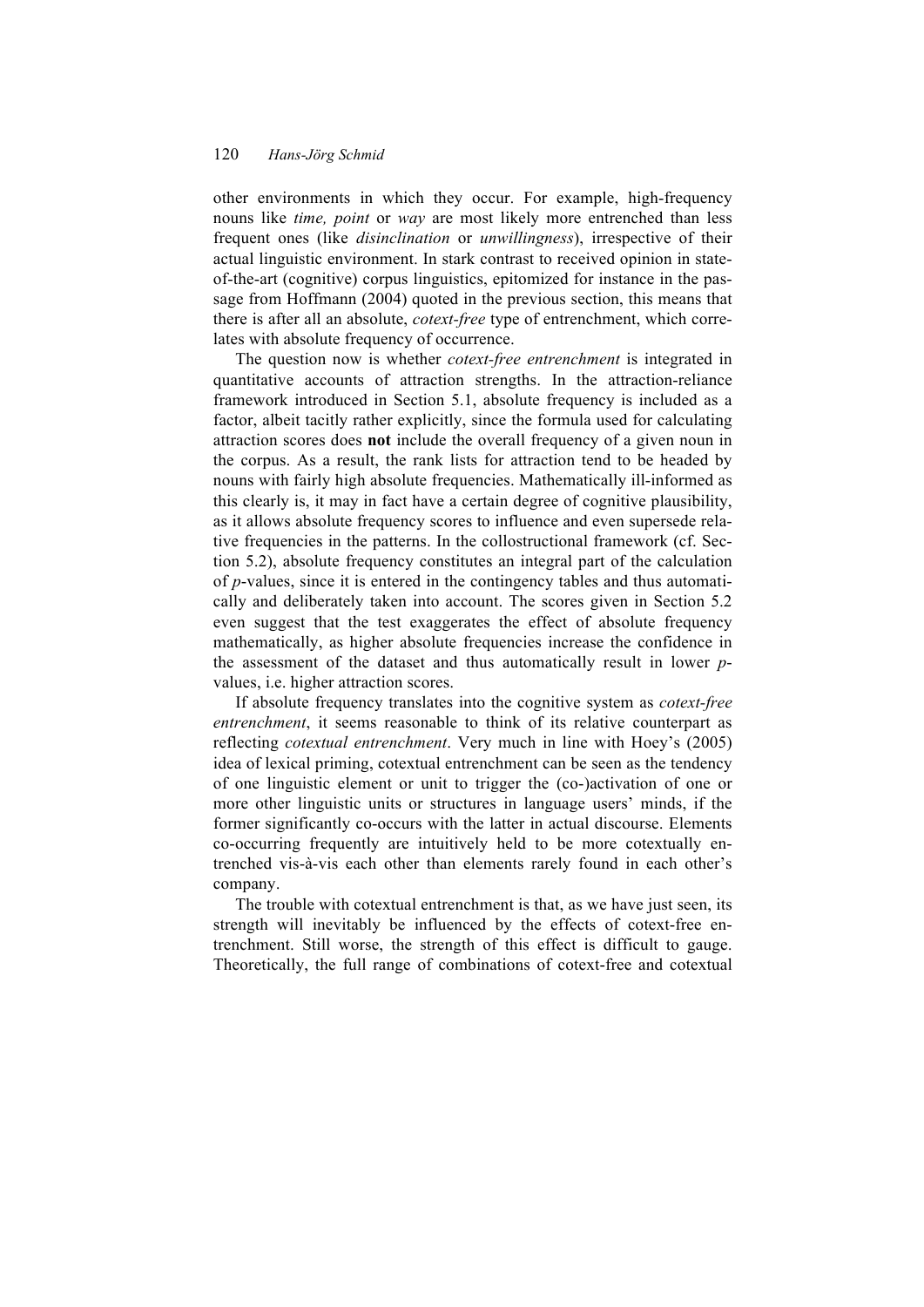entrenchment are possible. To facilitate further discussion of the interaction of cotext-free and cotextual entrenchment, combinations of extreme values are cross-tabulated in Table 8. They are illustrated with hand-picked everyday examples as well as typical cases of shell-content constructions (which are accompanied by relative frequency scores for occurrence in the respective pattern and absolute frequency scores in the corpus).

*Table 8*. Theoretical combinations of extremes of cotext-free and cotextual entrenchment

|                           |             | Cotext-free entrenchment                                                                                                               |                                                                                                                                                       |  |  |  |
|---------------------------|-------------|----------------------------------------------------------------------------------------------------------------------------------------|-------------------------------------------------------------------------------------------------------------------------------------------------------|--|--|--|
|                           |             | high<br>low                                                                                                                            |                                                                                                                                                       |  |  |  |
| Cotextual<br>entrenchment | high<br>low | get up;<br>$fact + that$ -clause<br>$(26,106$ out of $68,472)$<br>get low;<br>$way + BE + to$ -infinitive<br>$(316$ out of $201, 366)$ | with kith and kin;<br>$disinclination + to$ -infinitive<br>$(45 \text{ out of } 62)$<br>shopgrift a nouse;<br>$aphorism + BE + that$<br>(1 out of 81) |  |  |  |

The bottom right-hand cell is undoubtedly the one presenting the fewest problems. In everyday terms, this cell describes the occurrence of rare words in uncommon uses. So far the verb *shopgrift* ("the activity of purchasing something from a shop, using it, and then returning it within a specific period in order to get a full refund", Maxwell 2006, s.v. *shopgrifting*) and the noun *nouse* ("a pointing mechanism for a personal computer which is activated by movements of the nose", Maxwell 2006, s.v. *nouse*) are hardly established neologisms with a low frequency of occurrence.<sup>1</sup> In addition, their combination is odd, to say the least. In a similar vein, *aphorism*  is a fairly rare noun in the COBUILD corpus and was found to occur only once in the pattern  $N + BE + that$ -clause. While the noun itself may well be entrenched in some people's minds, for example literary scholars or teachers of rhetoric,<sup>15</sup> it can hardly be considered a salient lexeme, neither in this construction nor elsewhere.

Similarly straightforward, but complementary cases are captured in the top left-hand cell. There can be no doubt that *fact* is deeply entrenched in most adult speakers' minds. The high proportion of uses in the pattern  $N +$ *that*-clause (26,106 out of a total of 68,472) also predicts a high level of cotextual entrenchment. In the attraction-reliance framework, this is reflected in a combination of high scores for both attraction and reliance. In the collostructional framework, cases like these are the best candidates for producing *p*-values of 0, which loosely speaking indicates an infinitely high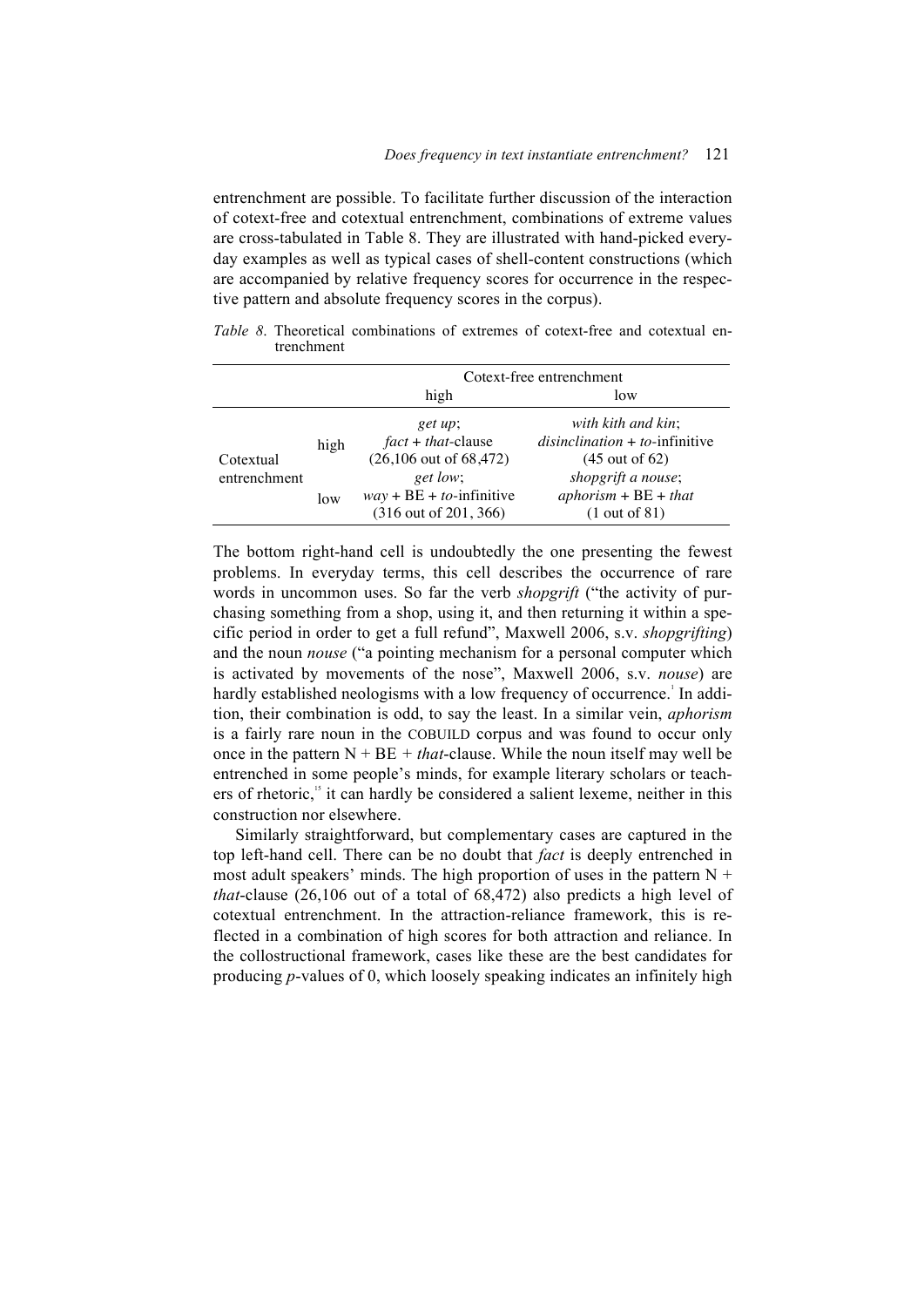probability that the observed frequencies are not due to chance. In cases of this type, it is a moot point whether the strong scores for attraction are a result of superseding absolute frequency or due to relative frequency. Put rather bluntly, the noun *fact* is entrenched, the  $N + that$ -clause construction is entrenched, and the lexically filled construction *fact* + *that*-clause is entrenched as well, just as the verb *get*, the particle *up* and the phrasal verb *get up* are entrenched.

The top right-hand cell is a bit more problematic. *Kith* is a very rare linguistic form; therefore it is very likely that it rates low with regard to cotext-free entrenchment. With regard to cotextual entrenchment in the fixed expression *with kith and kin*, however, it clearly rates high, since it has no other habitat to thrive in. Here cotextual entrenchment clearly comes to the fore, as it is not influenced by cotext-free entrenchment. However, extreme cases of this type are more or less restricted to the domain of phraseology. The closest approximation in the area of shell-content constructions is found for low-frequency nouns relying heavily on the pattern N + *to*-infinitive for the occurrence in discourse. The noun *disinclination*, which boasts a reliance score of 73.75% (45 out of 62), is a case in point. Intuitively, examples of this type show the highest degree of semantic affinity with the matching pattern, and thus also of cotextual entrenchment. In the attraction-reliance method, however, this strong affinity only shows up in the reliance scores; in the rank list for attraction, which ranks the 200 nouns found in the pattern  $N + t_0$ -infinitive for their frequency in that pattern, *disinclination* occupies rank 193. In the Fisher-Exact test, the *p*-values for cases of this type are astonishingly high, indicating a comparatively low attraction score. The combination *disinclination + to*-infinitive yields *p*values of 2.42e-60 (for a reference score of 10 million) and 0.00321 (for a reference score of 194,244, i.e. all valid tokens of shell-content construction minus the 228,165 tokens of the  $N + to$ -infinitive construction). The presumably high degree of cotextual entrenchment is not reflected particularly in the second score because – as discussed in Section 6 – low absolute frequencies reduce the confidence of the Fisher-Exact test.

Finally, the bottom left-hand cell is where we can observe how absolute entrenchment can get the better of relative entrenchment. No more than 316 out the mass of 201,366 tokens of the noun *way* in the corpus were found in the construction  $N + BE + to$ -infinitive, most of them in the more specific patterns *the only way is/was to …* and *the best way is/was to …*. Now, while these patterns do sound familiar and are thus most likely cotextually entrenched in most speakers' minds, they are neither typical instantiations of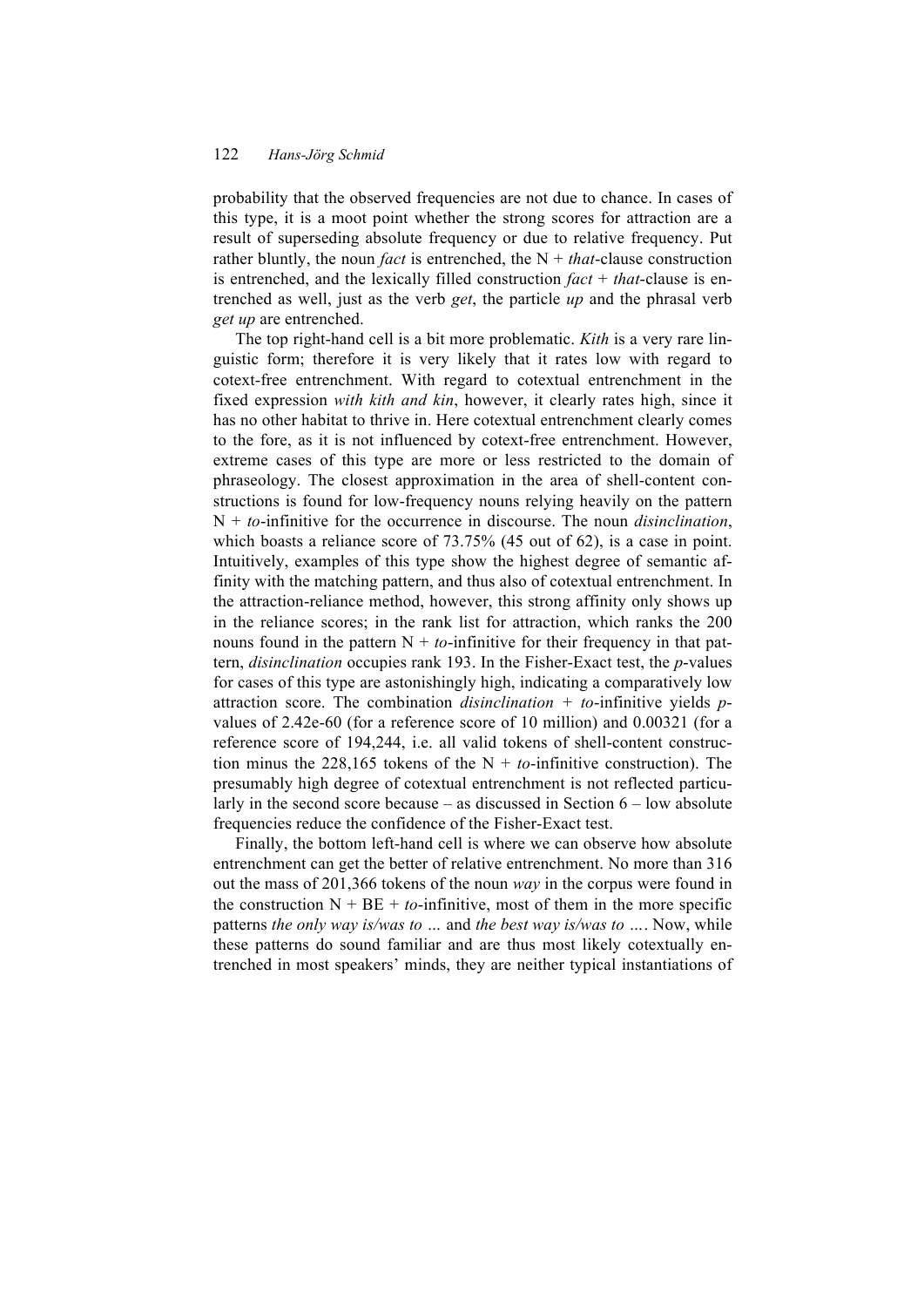the noun nor of the construction. The construction has a much stronger association with mental and deontic nouns like *aim, intention, ambition, task* and *job* (cf. Schmid 2007a for a semantic analysis of this construction). Here my feeling would be that the enormous cotext-free entrenchment of the semantically highly unspecific noun *way*, which lends itself to uses in a huge range of different patterns, clearly overrides its cotextual entrenchment (which cannot be ignored, however). Do the two quantitative methods capture this effect? The attraction-reliance method lists *way* as ranking  $20<sup>th</sup>$ (out of 162 types) in terms of attraction, and  $135<sup>th</sup>$  in terms of reliance. In a sense, this combination of ranks reflects our intuition concerning the effects of cotext-free and cotextual entrenchment, but it does not help a lot in actually quantifying them with any degree of precision. In the Fisher-Exact test, the *p*-values for  $way + BE + to$ -infinitive are in a way complementary to those obtained for *disinclination + to*-infinitive: while the latter yielded a decently low *p*-value for a reference score of 10 million and a fairly large one for the closed-system reference score, *way* yields the score 0 for the smaller reference score of 400,624, and 4.86e-9 for the larger one.

Where do we stand now? This comparison of hypothetical patterns of entrenchment and two different attempts to capture them quantitatively has shown that we seem to be quite far from having a good grip on the relation between frequency and entrenchment. This is mainly due to the unclear interaction between absolute and relative frequency, or cotext-free and cotextual entrenchment, respectively. While some patterns of this interaction as manifested in observed frequencies may in fact be reflected quite well in the scores for attraction and reliance, the attraction-reliance method may be criticized for being unable to produce one single score for entrenchment that takes both cotext-free and cotextual entrenchment into account. Even if we accept that the reciprocal attraction of constructions and nouns is a two-dimensional phenomenon that deserves two measures, it still remains a problem that the method works with raw, observed frequencies and does not include any tests of significance. The more sophisticated collostructional method, on the other hand, does exploit statistical tests of significance, relates observed to expected frequencies and also takes absolute frequency into consideration (though possibly with exaggerated effects). However, its application is seriously impeded by the uncertainty concerning the appropriate choice of reference scores, which have a strong effect on the *p-*values indicating the strength of attraction. Furthermore, the exclusive reliance in this method on significance testing risks masking important distributional differences which are very likely also reflections of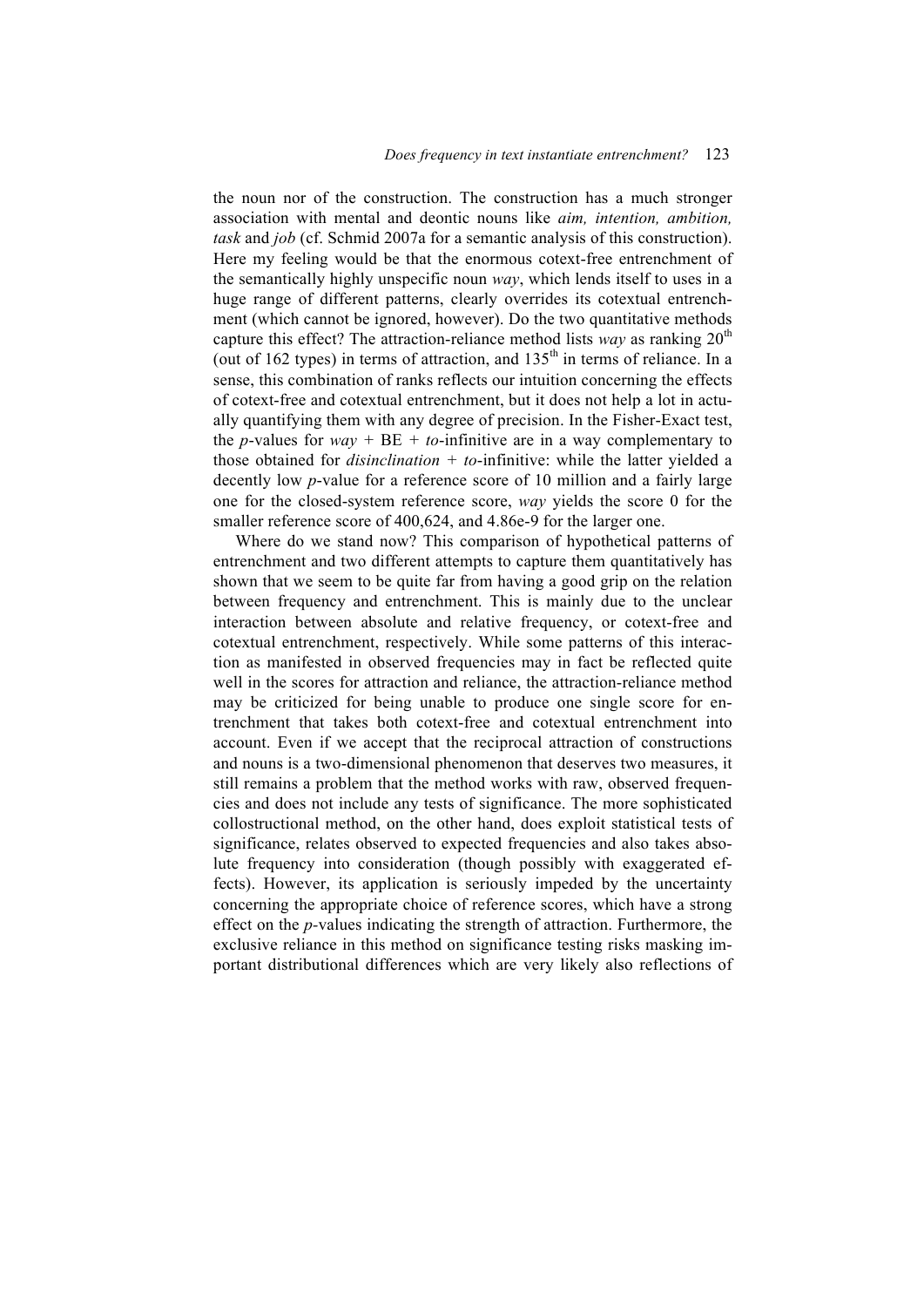different entrenchment patterns. This can be illustrated with the help of the fictive examples juxtaposed in Table 9 below.

*Table 9*. Juxtaposition of different fictive frequency distributions and their reliance scores and *p*-values

|                                            | High relative frequency – low absolute<br>frequency; reliance = $40.00\%$ | Low relative frequency – high absolute<br>frequency; reliance = $2.26\%$ |                                         |  |
|--------------------------------------------|---------------------------------------------------------------------------|--------------------------------------------------------------------------|-----------------------------------------|--|
|                                            | N in construction Construction with<br>other nouns                        | N in construction                                                        | Construction with<br>other nouns        |  |
| 40                                         | 22,000                                                                    | 113                                                                      | 21,886                                  |  |
| 100                                        | 10,000,000                                                                | 5000                                                                     | 99.951.41                               |  |
| N in corpus in<br>other construc-<br>tions | Other constructions<br>with other nouns                                   | N in corpus in<br>other constructions                                    | Other constructions<br>with other nouns |  |
|                                            | $p = 6.74E - 72$                                                          |                                                                          | $p = 8.78e-72$                          |  |

The left-hand side of the table exemplifies a case of high reliance caused by the combination of high relative with low absolute frequency (similar to the type *disinclination* + *to*-infinitive, but less extreme). In contrast, the frequency pattern on the right-hand side shows a moderately frequent noun with a fairly small number of occurrences in the given pattern (reliance score 2.26%). The reference scores in the right-hand cells of the two columns only differ because the grand total (representing the sum of the scores in all four cells) must remain stable in order for the comparison to be correct. The crucial point here is that despite the striking differences in relative vs. absolute frequency, both patterns produce an almost identical *p*-value in the Fisher-Exact test. This means the two fictive nouns would turn out to have identical attraction strengths to the given construction representing identical degrees of cotextual entrenchment, which seems somewhat misleading.

What I have not considered so far in this section are all kinds of combinations of more or less medium values for absolute and relative frequencies, presumably reflecting medium degrees of cotext-free and cotextual entrenchment. While some of the cells included in Table 9 seem to be at least theoretically straightforward, if we are honest we must admit that we know very little about how to deal with these 'mediocre' cases. It seems very plausible that combinations with high scores for cotext-free and cotex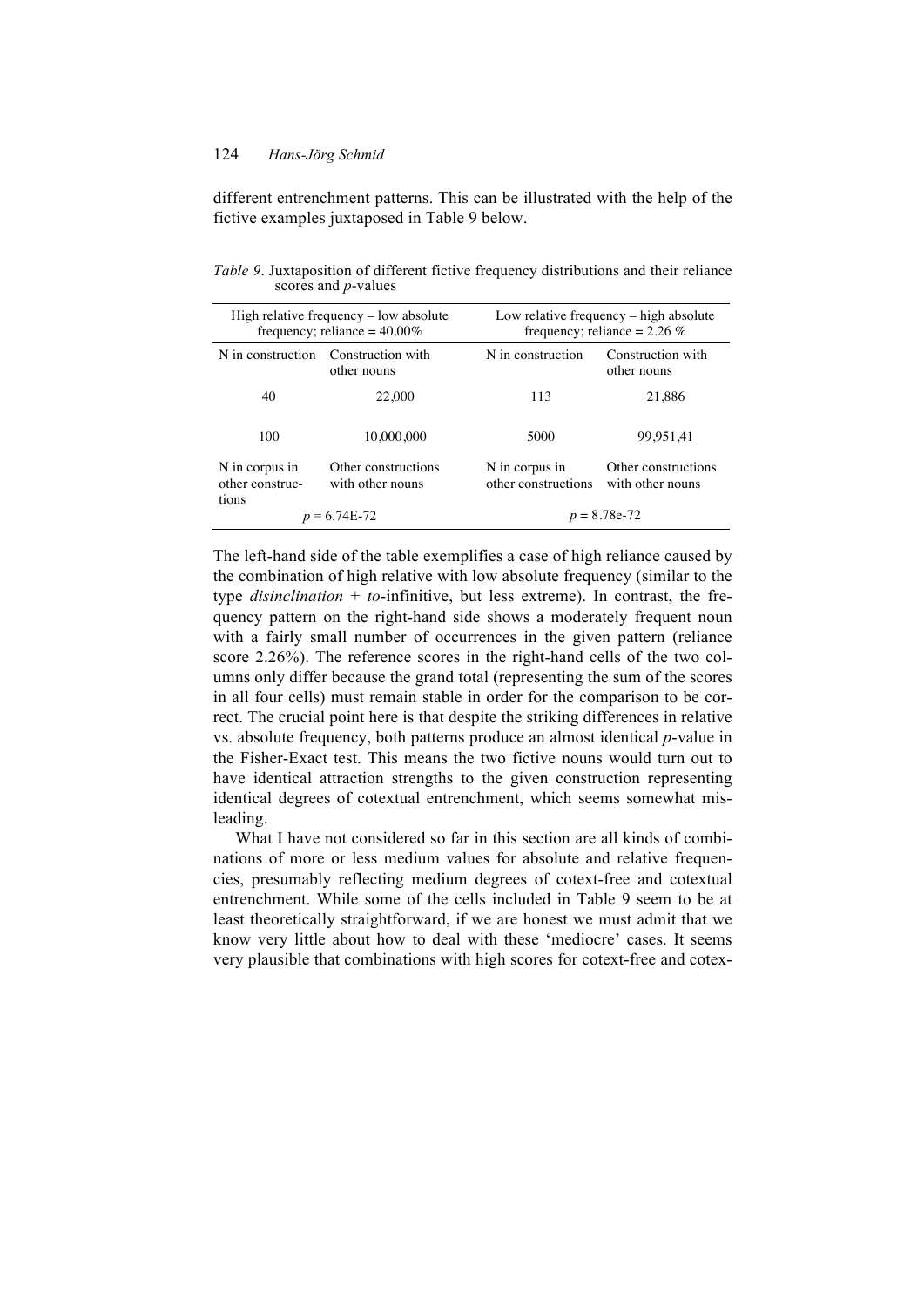tual entrenchment such as *the fact that …, the aim is to …, the problem is that …* and *the attempt to* … serve metaphorically speaking as conceptual anchors of the respective construction types. They more or less have the status of fixed phrases and are most likely retrieved as one chunk, as suggested by Sinclair's (1991) idiom principle. At the other extreme, combinations of the type *the aphorism that …* (or even more *shopgrift a nouse*) may in fact catch our attention simply because they are so unfamiliar to us – an effect exploited for rhetorical and stylistic means, e.g. in poetry, journalism and advertising. Whether the huge bulk of combinations between these extremes in fact show the kind of linear proportional correlation between frequency and entrenchment which is usually taken to exist, is an open question.

#### **7. Conclusion**

Unfortunately, but also perhaps not surprisingly in view of the preceding discussion, this paper has to end on a somewhat less-than-enthusiastic note. It seems to me that many researchers, inclusing myself, have had a great deal too much confidence in the potential of quantitative methods for the study of aspects of the linguistic and cognitive system. All quantitative methods that I am aware of ultimately boil down to counting the frequencies of tokens and types of linguistic phenomena. What I have tried to show here, however, is that so far we have understood neither the nature of frequency itself nor its relation to entrenchment, let alone come up with a convincing way of capturing either one of them or the relation between them in quantitative terms. This remains true in spite of the indisputable advantages of quantitative methods such as their predictive power, the possibility to falsify models by means of repeat analysis and their enormous capacity when it comes to coming to grips with highly multivariate datasets. Essentially, this failure is caused by the following complications.

Firstly, frequency of occurrence is a much less objective measure than most proponents of quantitative (cognitive) linguistics seem to realize. The assessment of frequency scores depends not only on what researchers retrieve and count as valid tokens, but also on how they calculate frequency. Even if they show awareness of the need to distinguish absolute from relative frequency (as of course most practitioners do), then it is still unclear how the two interact with each other, since absolute frequency may not be as irrelevant as most corpus linguists think. Secondly, advanced statistical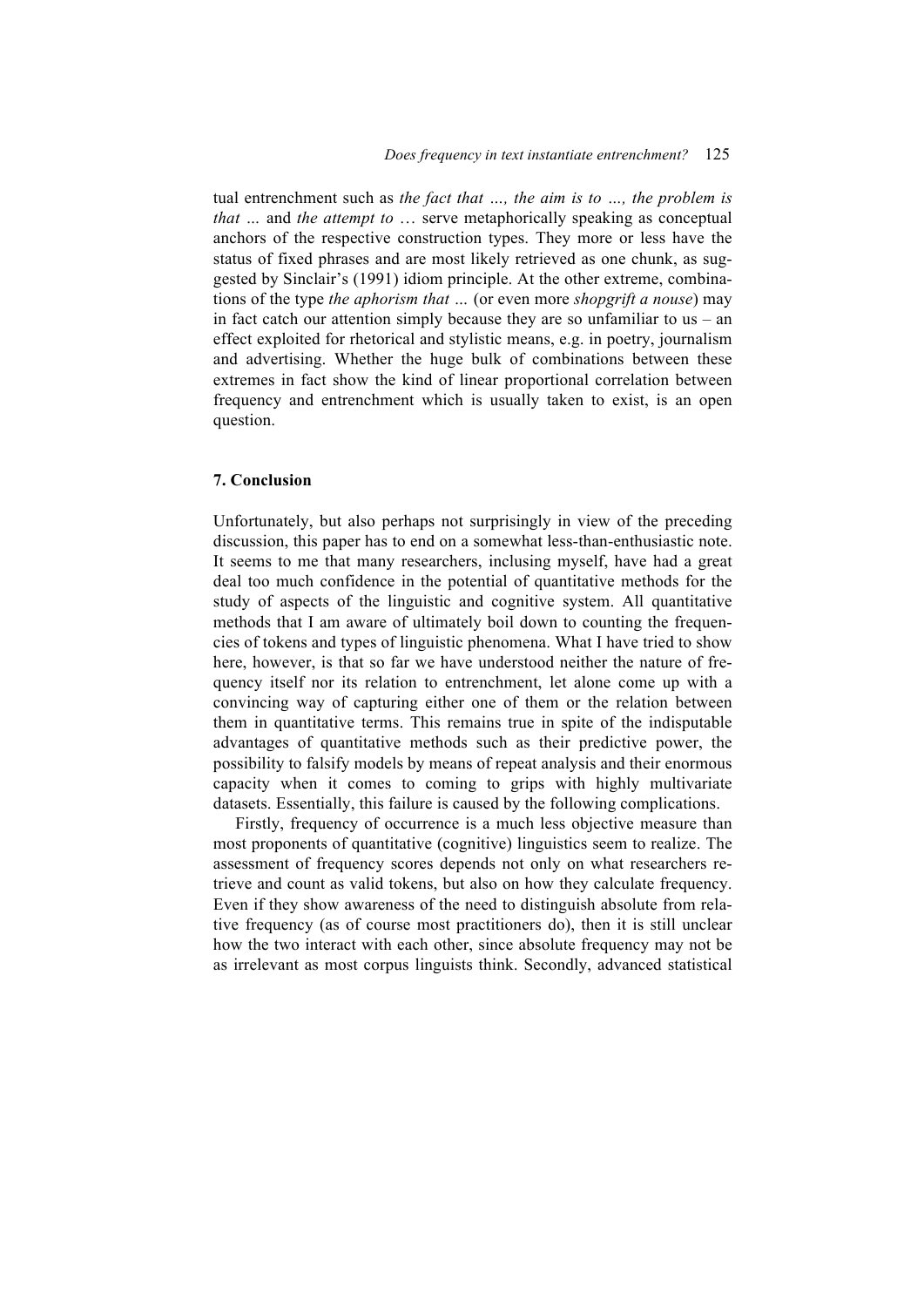techniques, which take absolute frequencies into consideration in order to gauge the significance of observed relative frequencies, have the problem of determining the reference scores required for the tests and run the risk of obscuring different combinations of absolute and relative frequency of occurrence. Thirdly, even if we accept the plausibility of the general claim that frequency of processing, and thus of occurrence in discourse, correlates with strength of entrenchment, we are still underinformed about the relation between cotext-free and cotextual entrenchment. This is particularly true of the large bulk of cases showing a medium range of association of lexeme and construction. Recent attempts at tallying results from corpus studies with results from experimental methods, for example by Gries, Hampe and Schönefeld (2005, 2010) and Wiechmann (2008; cf. also Gilquin and Gries 2009), point to one direction where additional information may be available. While it must be stressed that psycholinguistic experiments represent just another way of trying to tap into the black box, whose 'real' workings will remain hidden to us for some time, converging evidence produced by different methods is undoubtedly superior to results from either corpus or experimental studies.

# **Notes**

- 1. I would like to thank Joan Bybee, Susanne Handl, Laura Janda, Adam Kilgarriff, Manfred Krug and John Newman for invaluable comments on earlier versions of this paper. I am also indebted to the participants of the theme session at the Krakow ICLA conference (July 2007), of the workshop on "Chunks in Corpus Linguistics and Cognitive Linguistics" Erlangen/Germany (October 2007) and the attendees of a guest lecture at Freiburg University (May 2008) for their input into this study.
- 2. It should not go unnoted that in lexicography and descriptive grammar the relevance of the frequency of patterns was recognized very early by John Sinclair and taken into consideration in the design of entries in the first edition of the COBUILD dictionary (Sinclair *et al*. 1987) and the first COBUILD grammar (Sinclair 1990). For an account of further developments in lexicography in the 1990s, see Kilgarriff (1997).
- 3. In fact, as the recent study by Mukherjee (2005) on ditransitive verbs shows, the idea that frequency of occurrence relates to (proto-)typicality is – more or less explicitly – still going strong, despite the debate in the 1980s triggered by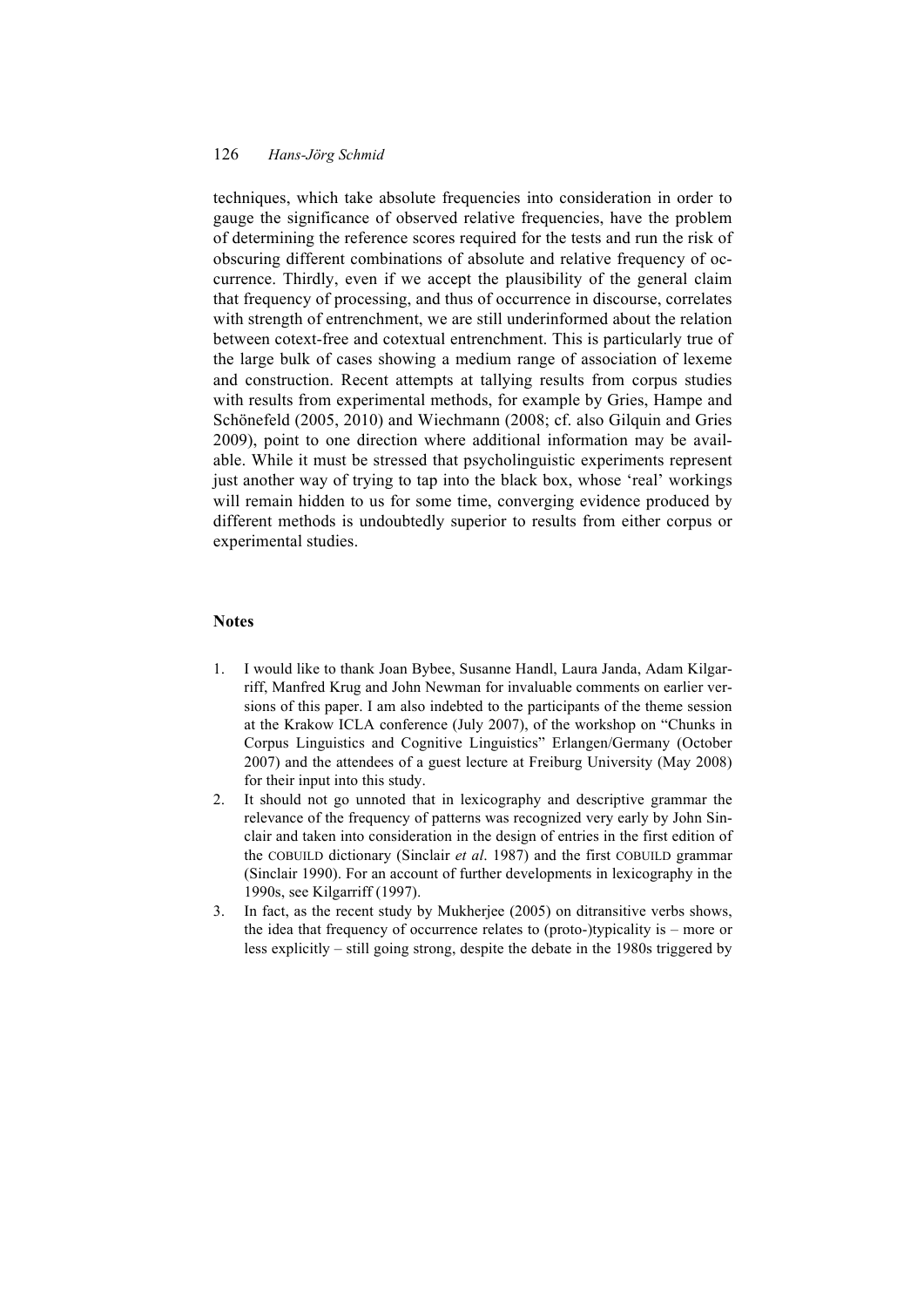Rosch's (1975) quantitative approach to prototypicality; cf. Schmid 1993: 27– 28). For a critique of this approach, see Gilquin (2006).

- 4. See Schmid (2000: 301-376) for more details on the shared semantic, textual and cognitive functions of shell-content constructions.
- 5. Cf. Stefanowitsch and Gries (2003), Gries and Stefanowitsch (2004, 2010), Gries (2006a, 2006b) and Stefanowitsch (2005).
- 6. The Fisher-Exact test is part of most available statistics programmes such as R or SPSS, but it can also be found online; see Wulff (2005) for a useful survey of sites.
- 7. The scores are usually expressed as, e.g., 2.345e-20, which reads "2.345 to the power of minus 20", i.e. 0.00000000000000000002345.
- 8. In contrast to *entrenchment*, the notion of *salience* is not taken to refer to degrees of routinization, but either to temporary activation states of mental concepts (referred to as *cognitive salience*) or to inherent and consequently more or less permanent properties of entities in the real world (i.e. *ontological salience*; cf. Schmid, in print). The relation between the two notions is quite complex: on the one hand, ontologically salient entities attract our attention more easily and thus more frequently than nonsalient ones. As a result, cognitive events related to the processing of ontologically salient entities will occur more frequently and lead to an earlier entrenchment of corresponding cognitive units, i.e. concepts. On the other hand, deeply entrenched cognitive units are more likely to become cognitively salient than less well entrenched ones, because a smaller amount of spreading activation will suffice to activate them.
- 9. As will be shown in Section 7.3, there is psycholinguistic evidence suggesting that absolute frequency of occurrence may be an important factor after all.
- 10. In contrast to Langacker (2008: 21, fn.13) I consider it important to keep the notions of entrenchment and conventionalization apart. As pointed out by Langacker, entrenchment is a matter of individual minds whereas conventionality and conventionalization are notions pertaining to speech communities. While these two systems, the cognitive and the social, are intricately intertwined, they are governed by different kinds of structures and processes: association, chunking, automatization, generalization and categorization in the cognitive system, as opposed to innovation, accommodation, diffusion and normation in social systems (cf. Schmid forthc.).
- 11. An early milestone in this tradition is Bybee (1985). Recent publications looking closer into the relation between frequency, grammaticalization tendency and entrenchment or salience include Wray (1999), Croft (2000), Bybee (2001), (2003), (2006), Krug (2003), Hoffmann (2004) and Mair (2004), as well as the collection of articles edited by Bybee and Hopper (2001).
- 12. This of course does not imply that highly frequent items or patterns automatically correspond to what are known as *prototypes* in Cognitive Semantics (cf. Gilquin 2006), because there are other factors determining prototypicality, e.g.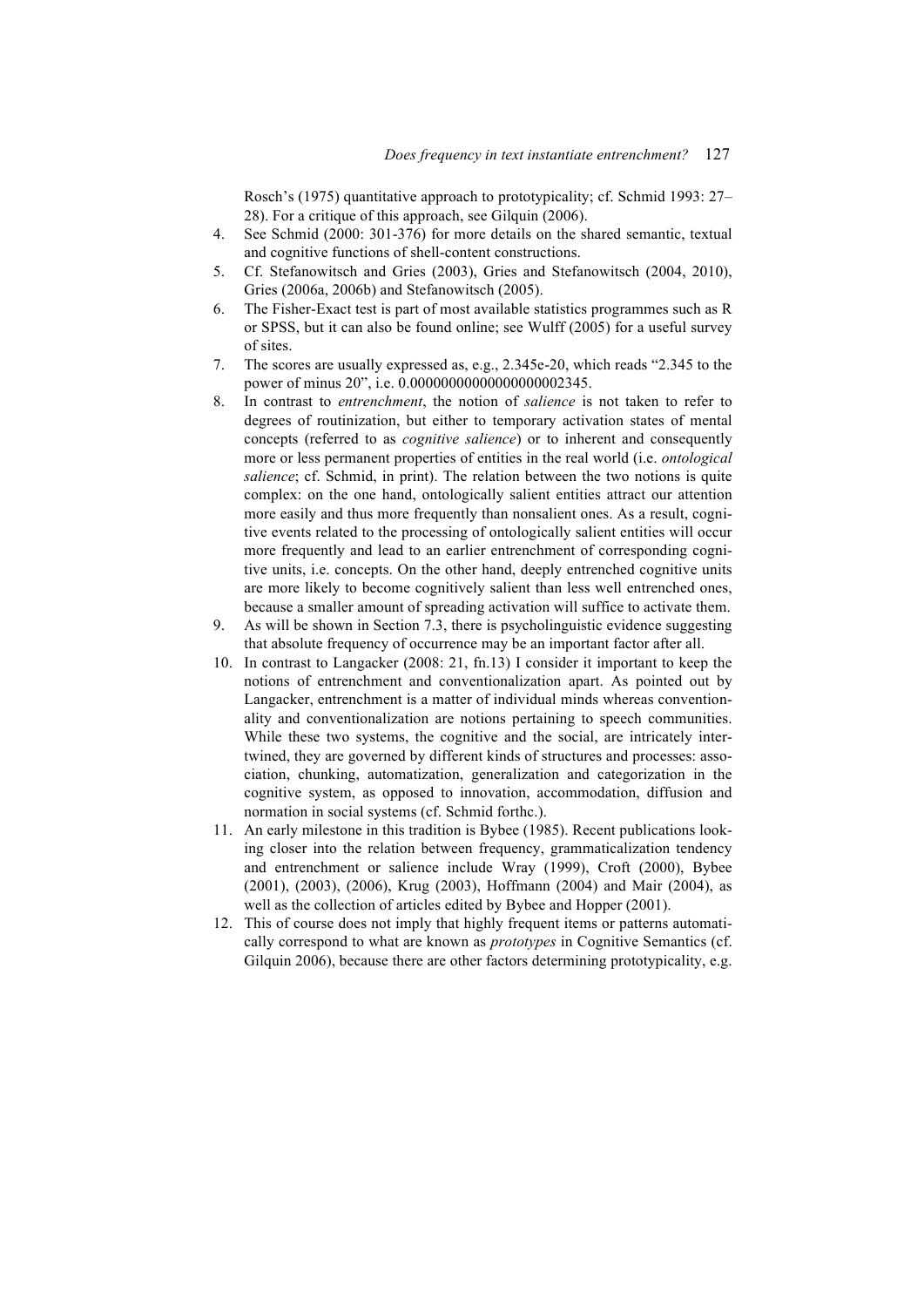perceptual salience or conceptual complexity (and because there is no agreement on how to define the notion in the first place).

- 13. It should be added that the cumulative frequency effect of homophones has been questioned by other researchers, most notably by Carramazza *et al*. (2001) and (2004).
- 14. Google searches performed on 10 August 2007 produced no more than 79 hits on English-language pages for the form *shopgrift*, and 174,000 hits for *nouse* (The form *mouse* yielded 117,000,000 hits on that day).
- 15. This is a reminder of Hoey's (2005) important insight that degrees of lexical priming (and thus cotextual entrenchment) are register- and even speakerdependent (cf. Schmid 2007c).

# **References**

Brown, Roger

1965 *Social Psychology*. New York: Free Press.

Brugman, Claudia M. 1981 *The Story of Over*. Trier: LAUT.

Bybee, Joan

- 1985 *Morphology. A study of the relationship between meaning and form*. Amsterdam / Philadelphia: John Benjamins.
- 2001 Frequency effects on French liaison. In *Frequency and the Emergence of Linguistic Structure*, Joan Bybee and Paul Hopper (eds.), 337-359. Amsterdam / Philadelphia: John Benjamins.
- 2003 Mechanisms of change in grammaticization: The role of frequency. In *Handbook of Historical Linguistics*, Brian D. Joseph and Richard D. Janda (eds.), 602-623. Oxford: Blackwell.
- 2006 From usage to grammar: The mind's response to repetition. *Language* 82: 711-733.

Caramazza, Alfonso, Albert Costa, Michele Miozzo, and Yanchao Bi

2001 The specific-word frequency effect: Implications for the representation of homophones. *Journal of Experimental Psychology: Learning, Memory, and Cognition* 27: 1430-1450.

Caramazza, Alfonso, Yanchao Bi, Albert Costa and Michele Miozzo

2004 What determines the speed of lexical access: Homophone or specific-word frequency? A reply to Jescheniak *et al*. (2003). *Journal of Experimental Psychology: Learning, Memory, and Cognition* 30: 278-282.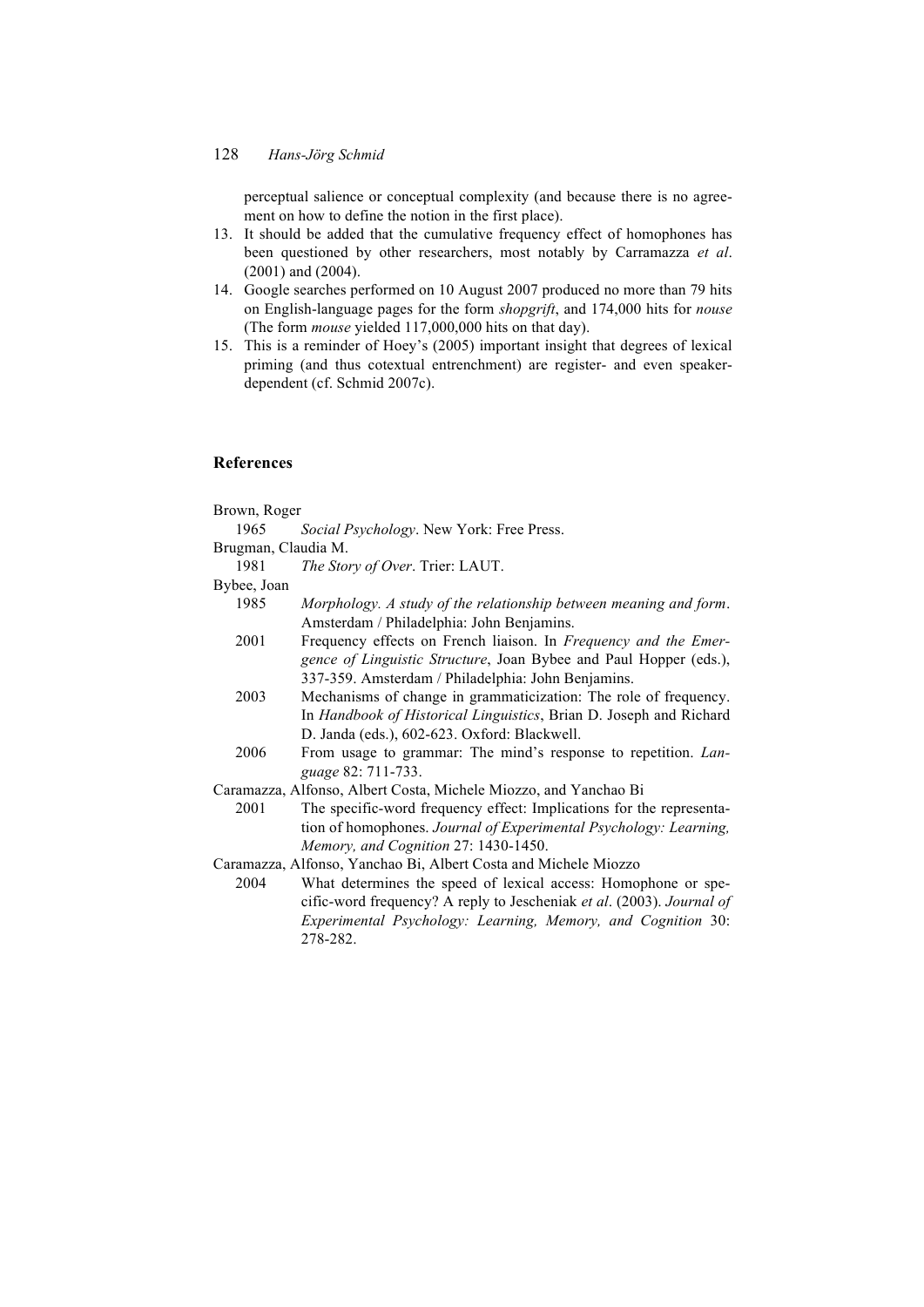#### Church, Kenneth W. and Patrick Hanks

1990 Word association norms, mutual information & lexicography. *Computational Linguistics* 16: 22-29.

#### Clear, Jeremy

1993 From Firth principles. Computational tools for the study of collocation. In *Text and Technology. In honour of John Sinclair*, Mona Baker, Gill Francis and Elena Tognini-Bonelli (eds.), 271-292. Amsterdam / Philadelphia: John Benjamins.

#### Croft, William

2000 *Explaining Language Change. An evolutionary approach*. Harlow: Longman.

#### Dirven, René

1991 Schema and subschemata in the lexical structure of the verb *agree*. *Cahiers de l'Institut de Linguistique de Louvain* 17: 25-42.

#### Downing, Pamela

1977 On 'basic levels' and the categorization of objects in English discourse. In *Proceedings of the Third Annual Meeting of the Berkeley Linguistics Society*, Kenneth W. Whistler, *et al*., (eds.), 475–487. Berkeley: Berkeley Linguistics Society.

#### Esser, Jürgen

2002 Review of H.-J. Schmid (2000), *English Abstract Nouns as Conceptual Shells. From corpus to cognition*. In *Anglistik* 13: 204-208.

#### Geeraerts, Dirk

- 1983 Prototype theory and diachronic semantics. A case study. *Indogermanische Forschungen* 88: 1-32.
- Geeraerts, Dirk, Stef Grondelaers, and Peter Bakema
	- 1994 *The Structure of Lexical Variation. Meaning, naming, and context*. Berlin / New York: Mouton de Gruyter.

#### Gilquin, Gaëtanelle

- 2006 The place of prototypicality in corpus linguistics. Causation in the hot seat. In *Corpora in Cognitive Linguistics. Corpus-based approaches to syntax and lexis*, Stefan Th. Gries and Anatol Stefanowitsch (eds.), 159–191. Berlin / New York: Mouton de Gruyter.
- Gilquin, Gaëtanelle, and Stefan Th. Gries
	- 2009 Corpora and experimental methods: A state-of-the-art review. *Corpus Linguistics and Linguistics Theory* 5: 1–26.

#### Goldberg, Adele

1995 *Constructions: A Construction Grammar approach to argument structure constructions*. Chicago: University of Chicago Press.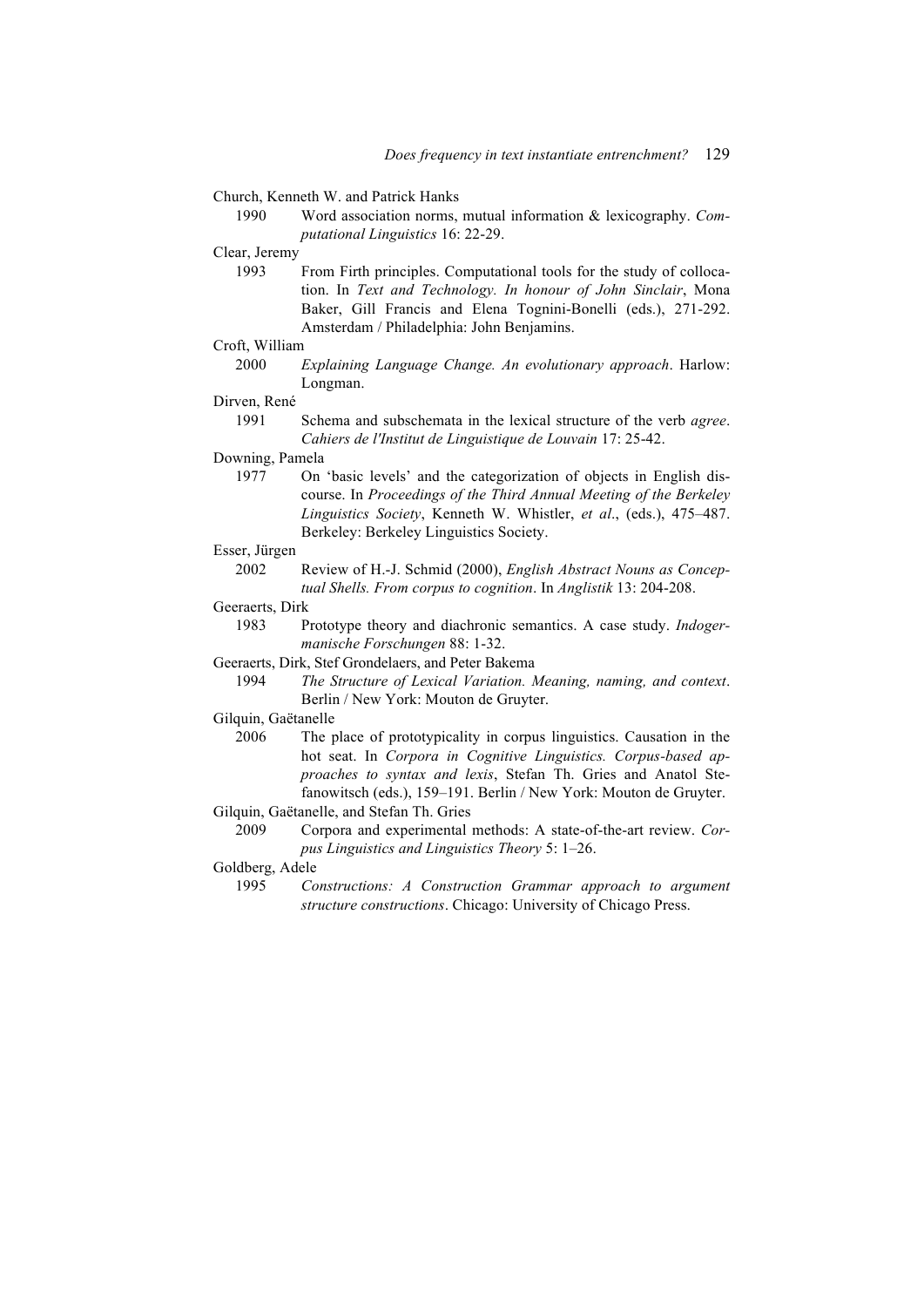- 130 *Hans-Jörg Schmid*
- Gries, Stefan Th.
	- 2005 Null-hypothesis significance testing of word frequencies: A followup on Kilgarriff. *Corpus Linguistics and Linguistic Theory* 1: 277- 94.
- Gries, Stefan Th. and Anatol Stefanowitsch
	- 2004 Extending collostructional analysis: A corpus-based perspective on 'alternations'. *International Journal of Corpus Linguistics* 9: 97- 129.
	- 2010 Cluster analysis and the identification of collexeme classes. In *Empirical and Experimental Methods in Cognitive/Functional Research*, Sally Rice and John Newman (eds.), 73-90. Stanford, CA: CSLI.
- Gries, Stefan Th., Beate Hampe and Doris Schönefeld
	- 2005 Converging evidence: Bringing together experimental and corpus data on the associations of verbs and constructions. *Cognitive Linguistics* 16: 635-676.
	- 2010 Converging evidence II: More on the association of verbs and constructions. In *Empirical and Experimental Methods in Cognitive/Functional Research*, Sally Rice and John Newman (eds.), 59- 72. Stanford: CSLI.
- Halliday, M.A.K.
	- 1993 Quantitative studies and probabilities in grammar. In *Data, Description, Discourse. Papers on the English language in honour of John McH. Sinclair*, Michael Hoey (ed.), 1-25. London: Harper Collins.
- Herskovits, Anna
	- 1986 *Language and Spatial Cognition: An interdisciplinary study of the prepositions in English*. Cambridge: Cambridge University Press.

Hoey, Michael

2005 *Lexical Priming. A new theory of words and language.* London and New York: Routledge.

Hoffmann, Sebastian

2004 Are low-frequency complex prepositions grammaticalized? On the limits of corpus data – and the importance of intuition. In *Corpus Approaches to Grammaticalization in English*, Hans Lindquist and Christian Mair (eds.), 171-210. Amsterdam / Philadelphia: John Benjamins.

Jescheniak, Jörg D. and Willem J. M. Levelt

1994 Word frequency effects in speech production: Retrieval of syntactic information and of phonological form. *Journal of Experimental Psychology: Learning, Memory, and Cognition* 20: 824-843.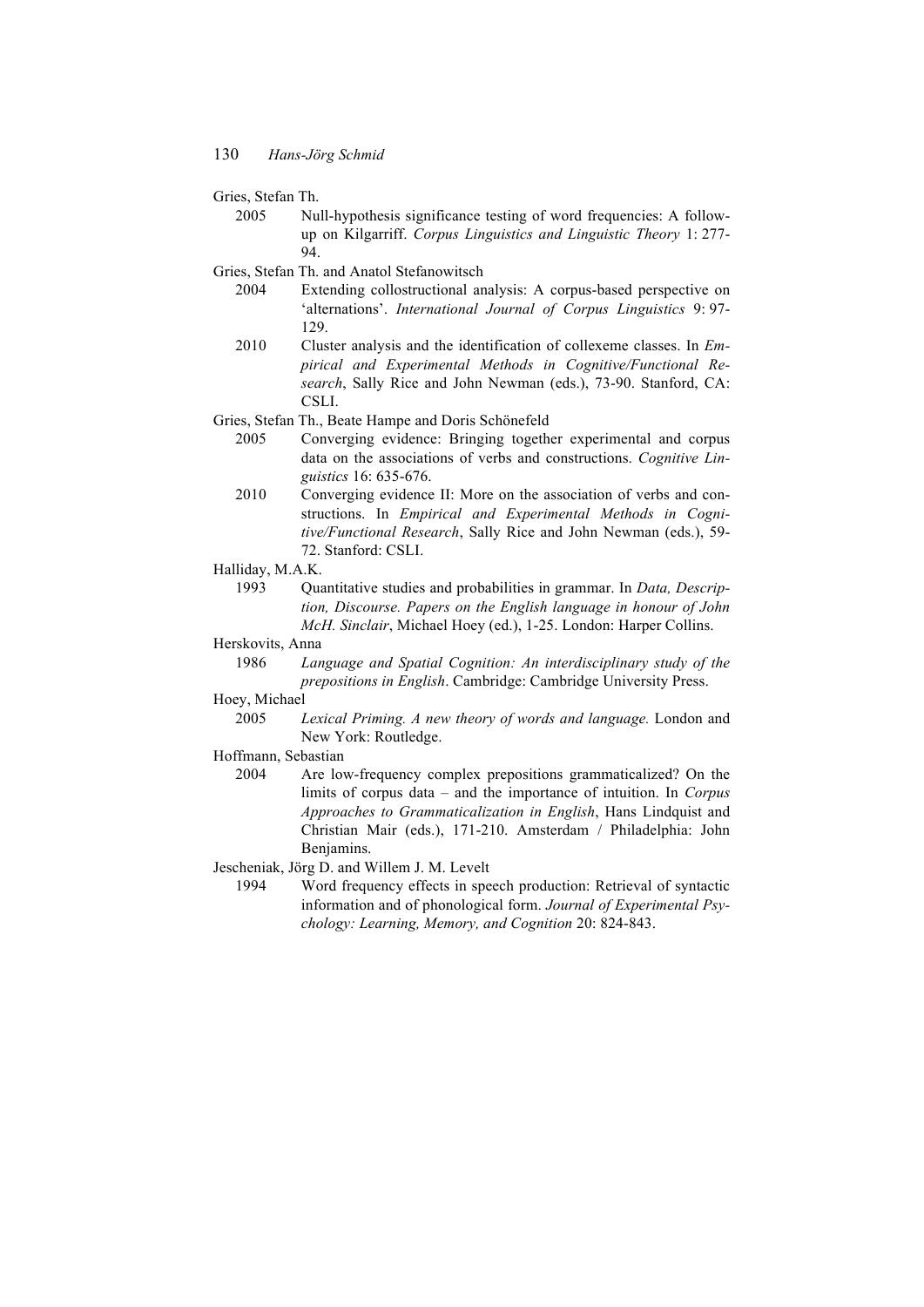- Jescheniak, Jörg D., Antje Meyer and Willem J. M. Levelt
	- 2003 Specific-word frequency is not all that counts in speech production: Comments on Caramazza, Costa, *et al*. (2001) and new experimental data. *Journal of Experimental Psychology: Learning, Memory, and Cognition* 29: 432-438.
- Kilgarriff, Adam
	- 1997 Putting frequencies in the dictionary. *International Journal of Lexicography* 10: 135-155.
	- 2005 Language is never, ever, ever, random. *Corpus Linguistics and Linguistic Theory* 1(2): 263-276.
- Knobel, Mark, Matthew Finkbeiner and Alfonso Caramazza
	- 2008 The many places of frequency: Evidence for a novel locus of the lexical frequency effect in word production. *Cognitive Neuropsychology* 25: 256-86.

#### Krug, Manfred

2003 Frequency as a determinant in grammatical variation and change. In *Determinants of Grammatical Variation in English*, Günter Rohdenberg and Britta Mondorf (eds.), 7–67. Berlin / New York: Mouton de Gruyter.

#### Lakoff, George

- 1982 *Categories and Cognitive Models*. Trier: LAUT.
- 1987 *Women, Fire, and Dangerous Things*. *What categories reveal about the mind*. Chicago / London: University of Chicago Press.
- Langacker, Ronald W.
	- 1987 *Foundations of Cognitive Grammar,* Vol. 1. *Theoretical prerequisites*. Stanford: Stanford University Press.

#### Lindner, Susan J.

1982 *A lexico-semantic analysis of English verb particle constructions with* out *and* up, PhD Dissertation, San Diego, University of California.

#### Mair, Christian

- 2004 Corpus linguistics and grammaticalization theory: Statistics, frequencies, and beyond. In *Corpus Approaches to Grammaticalization in English*, Hans Lindquist and Christian Mair (eds.), 121-150. Amsterdam / Philadelphia: John Benjamins.
- Matthiessen, Christian M.I.M.
	- 2006 Frequency profiles of some basic grammatical systems: An interim report. In *System and Corpus: Exploring connections*, Geoff Thompson and Susan Hunston (eds.), 103-142. London: Equinox.

#### Maxwell, Kerry

2006 *From* al desko *to* zorbing. *New words for the 21st century*. London: Pan MacMillan.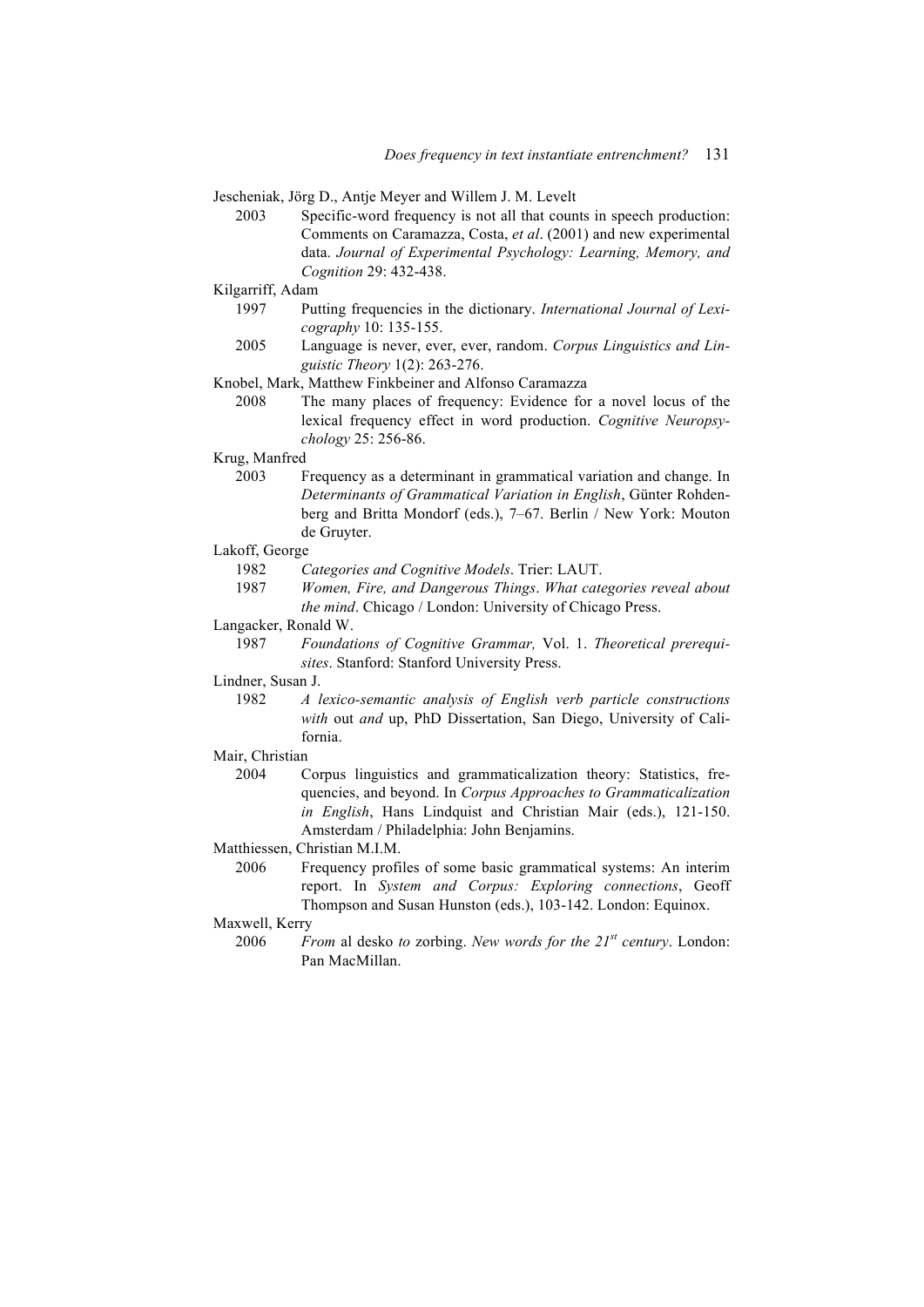# Mukherjee, Joybrato<br>2005 English

2005 *English Ditransitive Verbs. Aspects of theory, description and a usage-based model*. Amsterdam / New York: Rodopi.

#### Rosch, Eleanor

- 1975 Cognitive representations of semantic categories. *Journal of Experimental Psychology* 104: 193–233.
- Rosch, Eleonor, Caroline B. Mervis, Wayne D. Gray, David M. Johnson, and Penny Boyes-Braem
- 1976 Basic objects in natural categories. *Cognitive Psychology* 8: 382–439. Rudzka-Ostyn, Brygida
	- 1989 Prototypes, schemas, and cross-category correspondences: The case of *ask*. *Linguistics* 27: 613-661.

#### Sandra, Dominiek

- 1994 *Morphology in the reader's mental lexicon*. Frankfurt/Main: Peter Lang.
- Schmid, Hans-Jörg
	- 1993 *Cottage and Co., Idea, Start vs. Begin. Die Kategorisierung als Grundprinzip einer differenzierten Bedeutungsbeschreibung*. Tübingen: Niemeyer.
	- 2000 *English Abstract Nouns as Conceptual Shells. From corpus to cognition*. Berlin / New York: Mouton de Gruyter.
	- 2007a Non-compositionality and emergent meaning of lexico-grammatical chunks: A corpus study of noun phrases with sentential complements as constructions. *Zeitschrift für Anglistik und Amerikanistik* 3(3): 313-340
	- 2007b Entrenchment, salience and basic levels. In *The Oxford Handbook of Cognitive Linguistics*, Dirk Geeraerts and Hubert Cuyckens (eds.), 117-138. Oxford: Oxford University Press.
	- 2007c Review of Hoey (2005). *Lexical priming. A new theory of words and language.* London: Routledge. In *Anglia* 125(2): 339–342.
	- 2008 New words in the mind. Concept-formation and entrenchment of neologisms. *Anglia* 126(1): 1–36.
	- forthc. Puzzling over entrenchment and conventionalization. In *Constructions – Collocations – Patterns*, Thomas Herbst, Hans-Jörg Schmid and Susen Faulhaber (eds.)

Schmid, Hans-Jörg and Helmut Küchenhoff

forthc. Looking behind the scenes of collostructional analysis.

Schulze, Rainer

1988 A short story of *down*. In *Understanding the Lexicon. Meaning, sense and world knowledge in lexical semantics*, Werner Hüllen and Rainer Schulze (eds.), 395–414. Tübingen: Niemeyer.